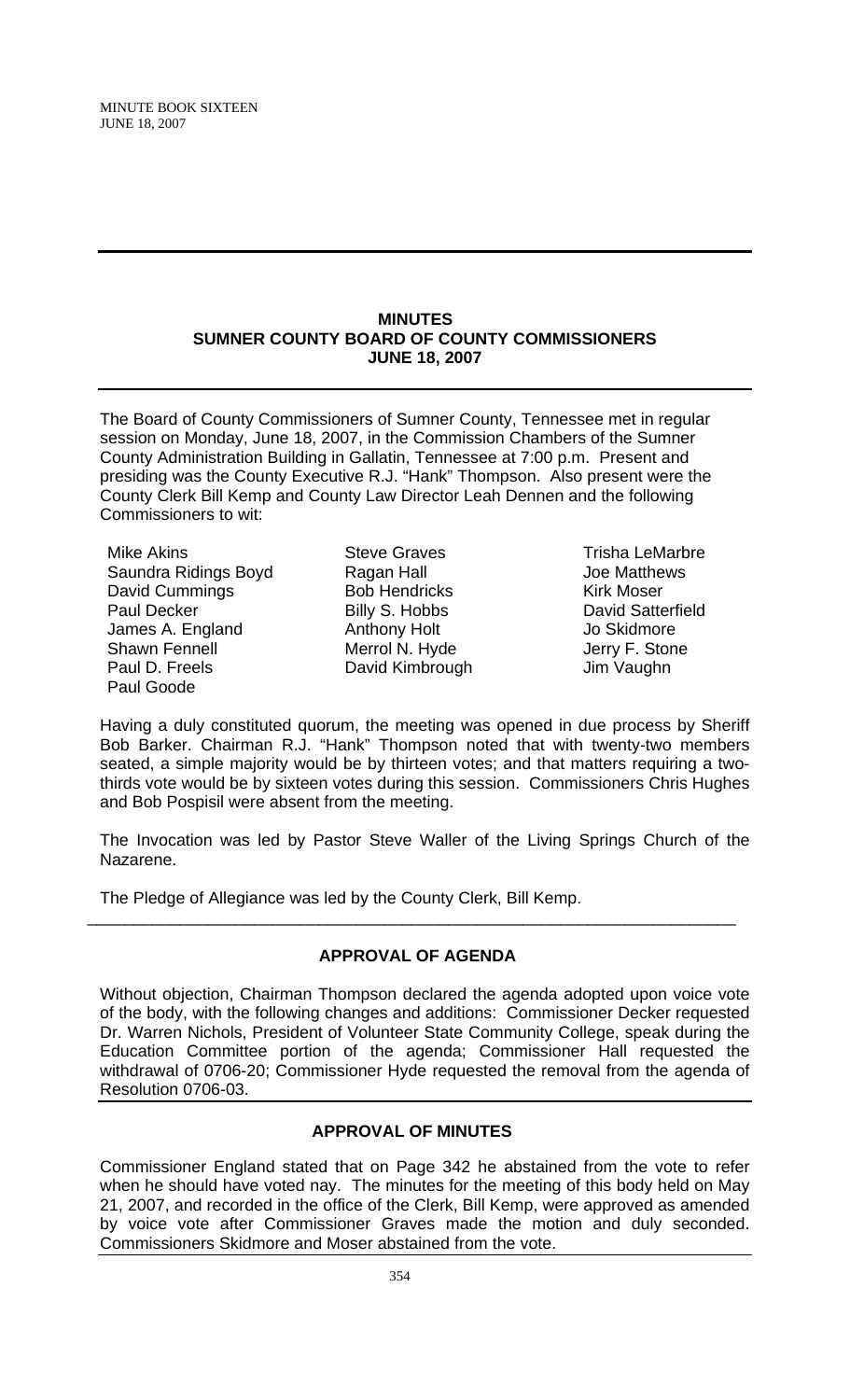## **RECOGNITION OF THE PUBLIC**

Chairman Thompson opened the floor to allow the public to speak concerning any matter on the agenda.

Larry Hinton of Highway 259 in Portland requested the Commission to include an additional \$104,000.00 in the FY 2007-08 Budget for two new librarians in Hendersonville, Gallatin and Portland for an additional eight hours of operation in each of the respective libraries.

Michael Hurdle of 127 Pin Oak of Hendersonville stated that the General Assembly has overhauled the Basic Education Program and school growth funding. He urged the Commission to do make good decisions regarding the school budget.

With no one else wishing to speak, recognition of the public was closed.

## **REPORT OF THE CHAIR**

\_\_\_\_\_\_\_\_\_\_\_\_\_\_\_\_\_\_\_\_\_\_\_\_\_\_\_\_\_\_\_\_\_\_\_\_\_\_\_\_\_\_\_\_\_\_\_\_\_\_\_\_\_\_\_\_\_\_\_\_\_\_\_\_\_\_\_\_\_

Commissioner Hyde introduced the following resolution and moved for approval. Commissioner Decker seconded the motion.

#### **A RESOLUTION HONORING MR. JOHN C. ISBELL AND THE OFFICE OF THE ASSESSOR OF PROPERTY**

 **WHEREAS,** Mr. John C. Isbell was recognized as the 2007 Assessor of the Year by the Tennessee Association of Assessing Officials. His promotion of innovation in Property Appraisal, Property Tax Policy and Education and Technical Assistance in the Field of Property Assessment for Tax Purposes earned him this recognition; and

**WHEREAS,** Mr. Isbell and the staff of the Office of the Assessor of Property should be commended for receiving a special achievement award for the Sumner County GIS website at the ESRI 27<sup>th</sup> Annual User Conference in San Diego, California, and by the giving of their time and talents, have contributed distinctive guidance and direction to the citizens and leadership of Sumner County.

**NOW, THEREFORE, BE IT RESOLVED** by the Sumner County Board of County Commissioners meeting in regular session on this the  $18<sup>th</sup>$  day of June, 2007, that this body does hereby recognize and commend Mr. John C. Isbell and the Office of the Assessor of Property for their dedication and service to the citizens and government of Sumner County; and

**BE IT FURTHER RESOLVED** that this resolution shall be spread on the minutes of this body and the Clerk is to furnish a copy of this resolution to Mr. John C. Isbell and the Office of the Assessor of Property.

\_\_\_\_\_\_\_\_\_\_\_\_\_\_\_\_\_\_\_\_\_\_\_\_\_\_\_\_\_\_\_\_\_\_\_\_\_\_\_\_\_\_\_\_\_\_\_\_\_\_\_\_\_\_\_\_\_\_\_\_\_\_\_\_

Chairman Thompson recognized the Assessor of Property employees in the audience. Upon voice vote of the body, Chairman Thompson declared the certificate of recognition approved.

Chairman Thompson introduced the following certificate of recognition:

#### **A RESOLUTION TO HONOR AND COMMEND**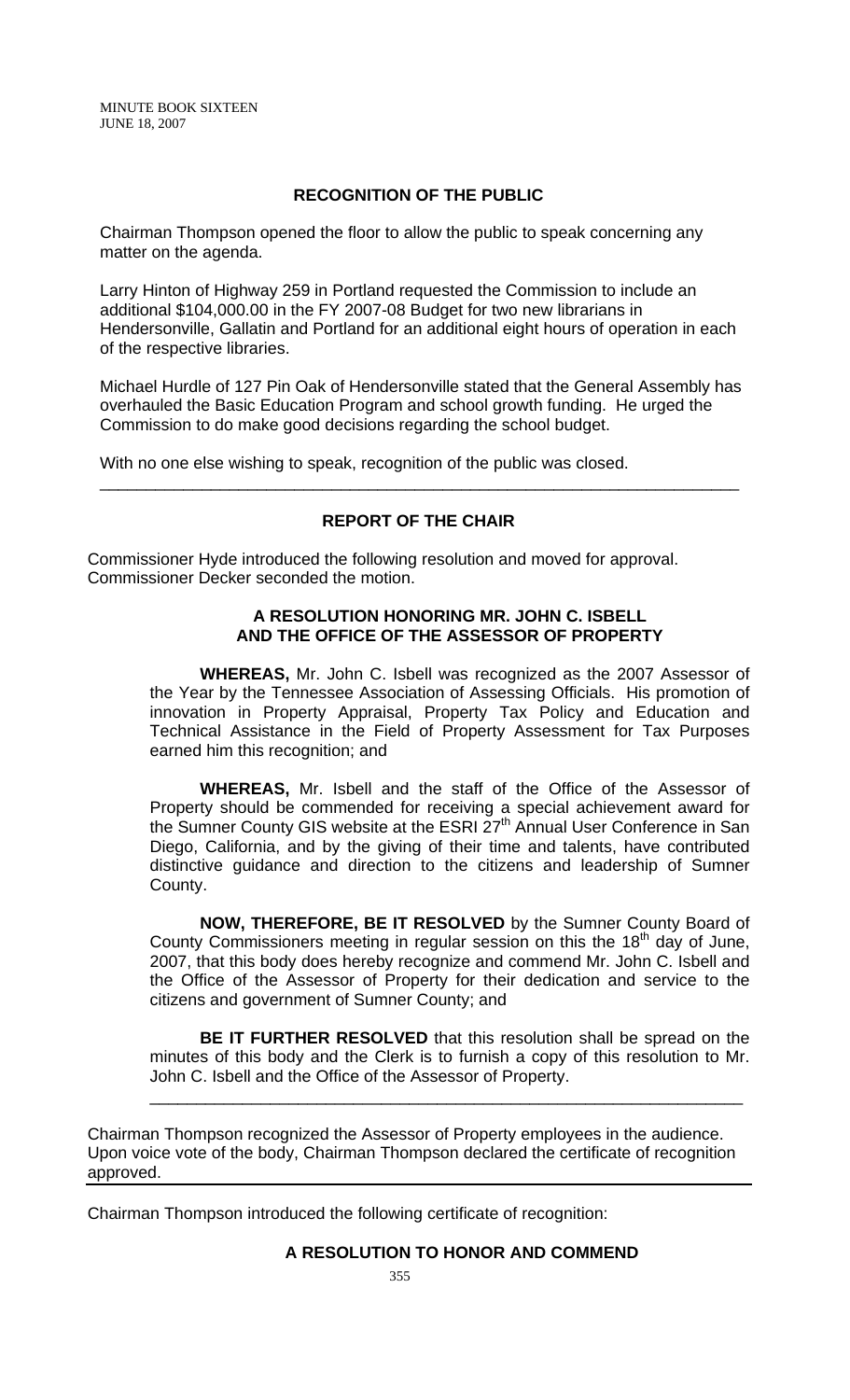#### **DOUG GODDARD FOR HIS YEARS OF LAUDABLE SERVICE TO THE COUNTIES AND PEOPLE OF TENNESSEE**

**WHEREAS**, it is fitting that county governments in Tennessee should salute those citizens who, through their extraordinary efforts and service to local governments, have distinguished themselves as public servants and citizens of whom we can all be proud; and

**WHEREAS,** one such noteworthy person is Paul Douglas Goddard Jr., who has served his state, his country, and the ninety-five county governments of Tennessee, for more than thirty years in various capacities; and

**WHEREAS**, Mr. Goddard plans to take a much deserved retirement from his post as Executive Director of the Tennessee County Commissioners Association after June 30 of this year; and

**WHEREAS,** in 1966, Mr. Goddard joined the ranks of those brave men and women who have gallantly served our Nation in the United States Army when he was commissioned as a Second Lieutenant; he was a distinguished honor graduate of his Infantry Officers Basic Course; served a tour of duty as an Infantry Platoon Leader and Company Commander in combat in Vietnam, leading a company of 170 men when he was only twenty-three years of age; served as an assistant professor in the Military Science Department of Louisiana State University and as an Operation's Officer for the Fourth Infantry Division at Fort Carson, Colorado; was honorably discharged as a Captain in 1973, having earned the Bronze Star for Valor with Oak Leaf Cluster, Air Medal; Army Commendation Medal with three Oak Leaf Clusters; and Combat Infantryman's Badge; and

**WHEREAS,** Mr. Goddard was elected County Executive of Jefferson County, Tennessee for two terms, serving from 1978 to 1986 before assuming the position of Executive Director of the Tennessee County Commissioners Association in 1987 and serving in that capacity for twenty years, lobbying the General Assembly on behalf of the ninety-five counties of Tennessee; and

**WHEREAS**, during his twenty year tenure as the Executive Director of the Tennessee County Commissioners Association he provided unsurpassed leadership to that organization, helping it to become the strong voice for local governments that it is today, and helping to shape policies at the state government level that effect every essential governmental service provided to the people of Tennessee by county governments, including education, law enforcement, corrections, solid waste management, emergency services, land use management, and economic development; and

**WHEREAS,** the services Mr. Goddard has given to local governments in this state also include serving as a member of the Basic Education Program Review Committee, the Tennessee Job Training Coordinating Council, the Tennessee Advisory Commission on Intergovernmental Relations, the Governor's Advisory Committee on Community Development Block Grant Program, and the Executive Committee of the East Tennessee Development District; and

**WHEREAS**, over the years, Mr. Goddard has held leadership positions for many organizations, including serving as chair of the State Municipal Solid Waste Advisory Committee and the East Tennessee Development District, as Co-Chair of the Governor's Solid Waste Roundtable, and as president of the Tennessee County Executives Association and the Area-wide Development Corporation; and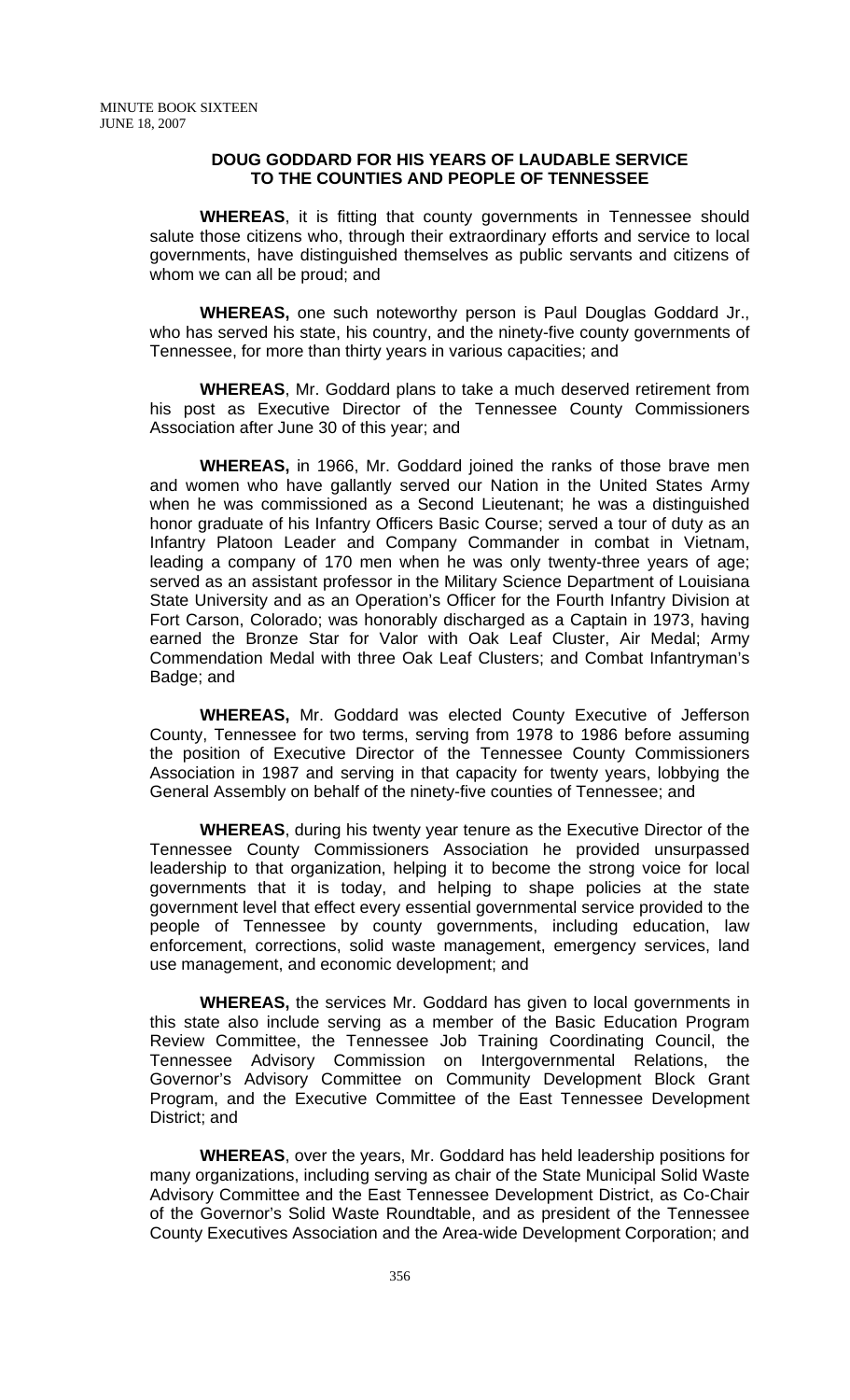**WHEREAS**, in addition to his years of faithful government service, Mr. Goddard has also demonstrated a passion for and commitment to community involvement through his faithful membership to the Dandridge First United Methodist Church where he has served as a Sunday School teacher and a certified lay speaker of the United Methodist Church, by his involvement as a member and past president of the Dandridge Lions Club, by his service as a past president of the Dandridge Parent Teacher Association and by his years of service as a Cub Scout and Boy Scout leader having himself achieved the rank of Eagle Scout; and

**WHEREAS,** Mr. Goddard, is most grateful for the love and companionship he shares with his wife, Caroline Wallis Goddard, to whom he has been married for twenty-seven years, and his children, Paul Douglas Goddard III, Mary Catherine Goddard and Benjamin Wallis Goddard; and

**WHEREAS**, wholly committed to the noble precepts of public service, Mr. Goddard demonstrated the utmost professionalism, ability, and integrity throughout his estimable career, winning the unbridled respect and admiration of both his colleagues and the citizens of this great State;

**NOW, THEREFORE, NOW THEREFORE BE IT RESOLVED** by the county legislative body of Sumner County meeting in regular session on this 18<sup>th</sup> day of June 2007 in Gallatin, Tennessee, that we honor and commend Paul Douglas Goddard Jr., for his honorable and meritorious service to the good people of the State of Tennessee and especially to the ninety-five county governments of Tennessee and we extend to him our best wishes for every future success upon his retirement.

\_\_\_\_\_\_\_\_\_\_\_\_\_\_\_\_\_\_\_\_\_\_\_\_\_\_\_\_\_\_\_\_\_\_\_\_\_\_\_\_\_\_\_\_\_\_\_\_\_\_\_\_\_\_\_\_\_\_\_\_\_\_

Upon motion of Commissioner Holt, seconded by Commissioner Hyde, Chairman Thompson declared the Certificate of Recognition approved by voice vote of the body.

Without objection, Chairman Thompson deferred the Certificate of Recognition for Marti Guice until next month.

\_\_\_\_\_\_\_\_\_\_\_\_\_\_\_\_\_\_\_\_\_\_\_\_\_\_\_\_\_\_\_\_\_\_\_\_\_\_\_\_\_\_\_\_\_\_\_\_\_\_\_\_\_\_\_\_\_\_\_\_\_\_\_\_\_\_\_\_\_\_\_

Commissioner LeMarbre read the following Certificate of Recognition into the record and moved for approval. Commissioner Moser seconded the motion.

\_\_\_\_\_\_\_\_\_\_\_\_\_\_\_\_\_\_\_\_\_\_\_\_\_\_\_\_\_\_\_\_\_\_\_\_\_\_\_\_\_\_\_\_\_\_\_\_\_\_\_\_\_\_\_\_\_\_\_\_\_\_\_\_\_\_\_\_\_\_\_

#### **A RESOLUTION HONORING MR. BRANDON BYRAM**

 **WHEREAS,** Mr. Brandon Byram attends Station Camp High School and participated in the Class A-AA Track and Field State Championship and claimed his second consecutive title in the 200-meter run posting his personal best time of 21.24 and also placed second in the 100 meter-run with a time of 10.94; and

**WHEREAS**, Mr. Byram is an outstanding student as well as athlete and represents the future leadership of our county and is a positive role model for all persons; and

**WHEREAS,** Mr. Byram, through his determination and hard work in track and field events, and his outstanding efforts, has brought honor, not only to himself, but to his school and community and represents the future leadership of our county.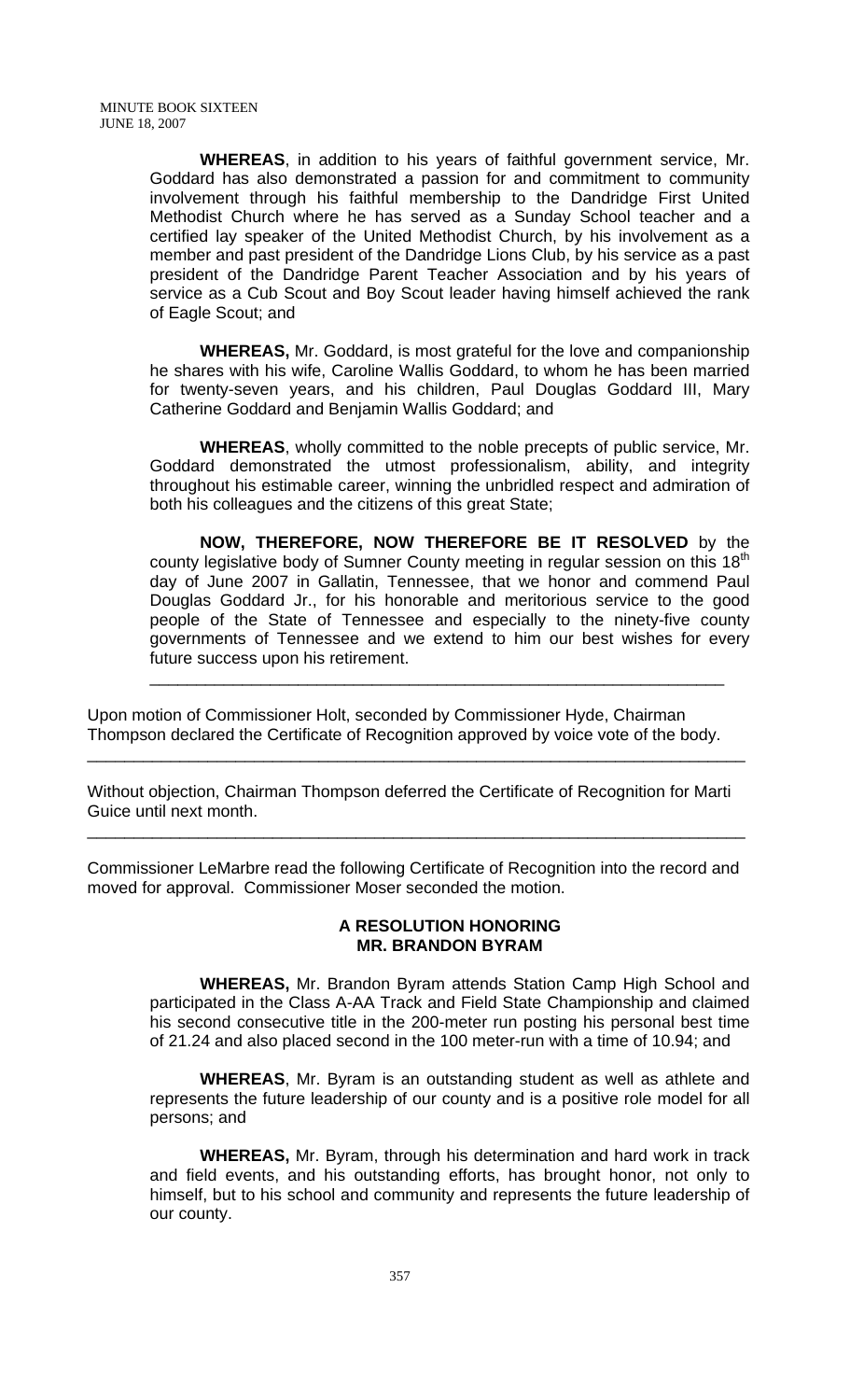**NOW, THEREFORE, BE IT RESOLVED** by the Sumner County Board of County Commissioners meeting in regular session on this the 18<sup>th</sup> day of June, 2007 that this body does hereby congratulate and commend Mr. Brandon Byram for his outstanding achievements; and

**BE IT FURTHER RESOLVED** that this resolution shall be spread on the minutes of this body and the Clerk is to furnish a copy of this resolution to Mr. Brandon Byram.

\_\_\_\_\_\_\_\_\_\_\_\_\_\_\_\_\_\_\_\_\_\_\_\_\_\_\_\_\_\_\_\_\_\_\_\_\_\_\_\_\_\_\_\_\_\_\_\_\_\_\_\_\_\_\_\_\_\_\_\_\_\_\_\_

Upon voice vote of the body, Chairman Thompson declared the certificate of recognition approved.

Commissioner Vaughn introduced the following resolution and moved for approval. Commissioner Fennell seconded the motion.

## **A RESOLUTION HONORING DEPUTY RON SLOAN**

 **WHEREAS,** Deputy Ron Sloan began his career with the Sumner County Sheriff's Department in 2000 and during his tenure served in the patrol division and court security division, and by giving of his time and talents, has contributed distinctive guidance and direction to the citizens and leadership of Sumner County; and

 **WHEREAS,** Deputy Sloan dedicated twenty-six (26) years of honorable service as a police officer in the patrol division, K-9 division, vice division and the horse patrol division with the Metro Nashville Police Departments; and

 **WHEREAS,** Deputy Sloan has elected to retire and it is appropriate that he be recognized for his diligent service and dedication to the citizens of Sumner County and the positive contribution to the lives of countless citizens during his tenure.

 **NOW, THEREFORE BE IT RESOLVED** by the Sumner County Board of County Commissioners meeting in regular session on this the  $18<sup>th</sup>$  day of June, 2007, that this body does hereby express its appreciation and gratitude for the many years of service and dedication of Deputy Ron Sloan and this body urges all the citizens of Sumner County to acknowledge the accomplishments and contributions made by Deputy Sloan to Sumner County; and

 **BE IT FURTHER RESOLVED** that this resolution shall be spread on the minutes of this body and the Clerk is to furnish a copy of this resolution to Deputy Ron Sloan.

Upon voice vote of the body, Chairman Thompson declared the Certificate of Recognition approved.

 $\frac{1}{2}$  ,  $\frac{1}{2}$  ,  $\frac{1}{2}$  ,  $\frac{1}{2}$  ,  $\frac{1}{2}$  ,  $\frac{1}{2}$  ,  $\frac{1}{2}$  ,  $\frac{1}{2}$  ,  $\frac{1}{2}$  ,  $\frac{1}{2}$  ,  $\frac{1}{2}$  ,  $\frac{1}{2}$  ,  $\frac{1}{2}$  ,  $\frac{1}{2}$  ,  $\frac{1}{2}$  ,  $\frac{1}{2}$  ,  $\frac{1}{2}$  ,  $\frac{1}{2}$  ,  $\frac{1$ 

Commissioner Vaughn introduced the following resolution and moved for approval. Commissioner Fennell seconded the motion.

## **0706-02 A RESOLUTION AUTHORIZING A GIFT TO RON SLOAN OF HIS SERVICE REVOLVER AND BADGE AS ADDITIONAL COMPENSATION FOR HIS SERVICES RENDERED TO SUMNER COUNTY**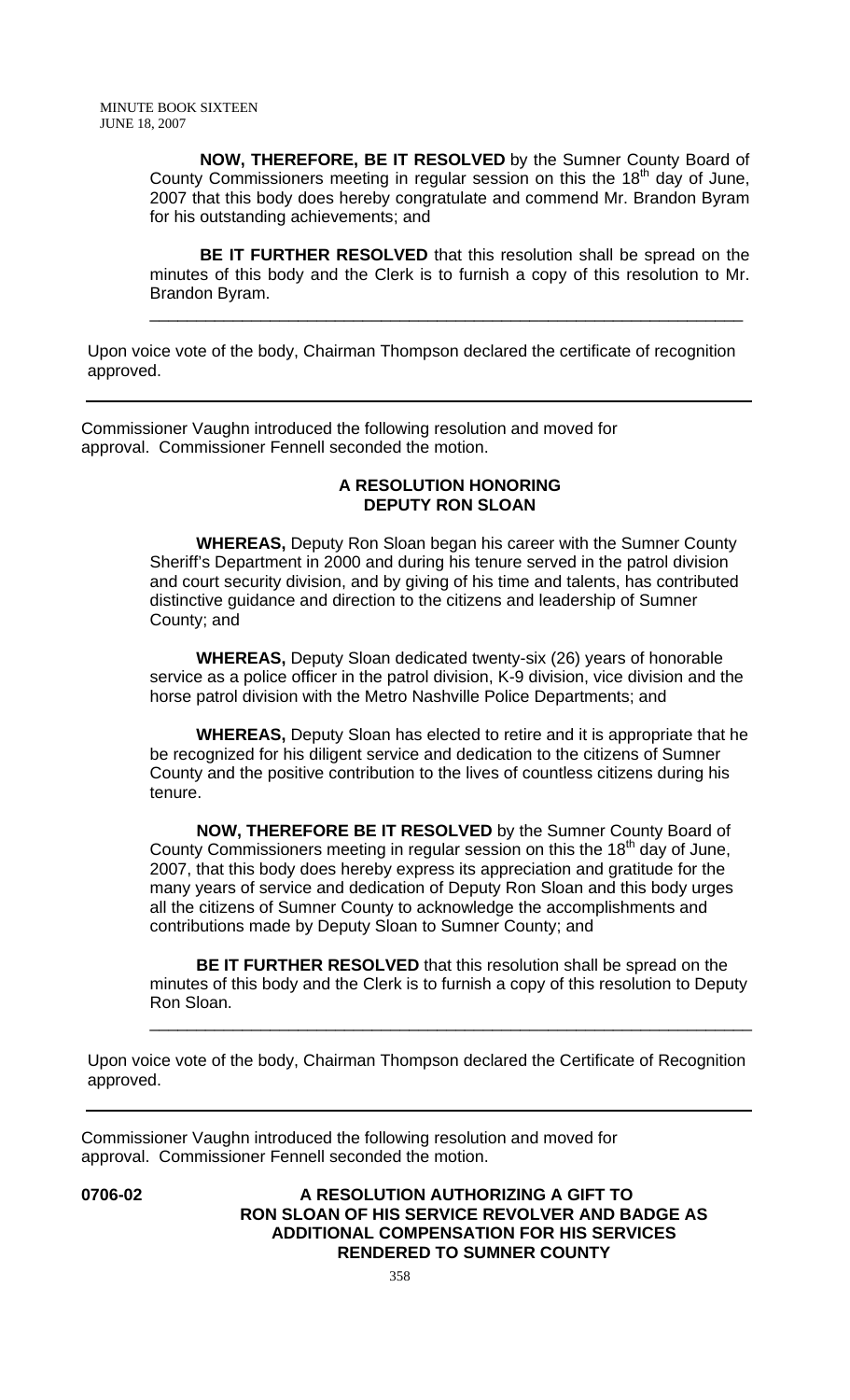**BE IT RESOLVED** by the Sumner County Board of County Commissioners meeting in regular session on this the  $18<sup>th</sup>$  day of June, 2007, that this body hereby authorizes the gift to Ron Sloan of his service revolver (Serial No. BER041754M) and badge as additional compensation for his outstanding commitment and service to the citizens of Sumner County.

\_\_\_\_\_\_\_\_\_\_\_\_\_\_\_\_\_\_\_\_\_\_\_\_\_\_\_\_\_\_\_\_\_\_\_\_\_\_\_\_\_\_\_\_\_\_\_\_\_\_\_\_\_\_\_\_\_\_\_\_\_\_\_\_

The electronic vote was recorded in the following manner:

| Kimbrough<br>Stone<br>0706-02 | v<br>∨<br>Yes: 20 | Goode<br><b>Hobbs</b><br>No: 0 | v<br>Abs: 0 | Skidmore<br>07:28 PM | Υ |
|-------------------------------|-------------------|--------------------------------|-------------|----------------------|---|
| Moser                         | v                 | Decker                         | v           | Hyde                 | Y |
| Hendricks                     | v                 | Vaughn                         | v           | LeMarbre             | Y |
| <b>Matthews</b>               | v                 | Boyd                           |             | England              | Y |
| Hall                          | v                 | Graves                         |             | Holt                 | Y |
| Akins                         | ∨                 | Fennell                        | ∨           | Cummings             | Y |

Chairman Thompson declared Resolution 0706-02 approved by the body. Commissioners Freels and Satterfield voted aye for a unanimous vote.

## **REPORT FROM COUNTY OFFICIALS**

\_\_\_\_\_\_\_\_\_\_\_\_\_\_\_\_\_\_\_\_\_\_\_\_\_\_\_\_\_\_\_\_\_\_\_\_\_\_\_\_\_\_\_\_\_\_\_\_\_\_\_\_\_\_\_\_\_\_\_\_\_\_\_\_\_\_\_\_\_

By motion of Commissioner Boyd, seconded by Commissioner England, the commissioners approved unanimously the filing as received of the following reports: County Investments, County General Fund, County Debt Service Fund, County Highway Fund, County Capital Outlay Fund, School General Purpose Fund, School Federal Projects Fund, School Food Service Fund, Employee Health Insurance Trust Fund, Employee Dental Insurance Trust Fund, Casualty Insurance Trust Fund, County Trustee Funds, Special Reports: County Dental Insurance Claim Payments, County Health Insurance Claim Payments, County Property Tax Collections, County EMS Billing/Collections/Balances, County Sales Tax Collections, County Wheel Tax Collections, County Tax Rates/Property Values and County School Loan Program Rates. Approval of the filing of these records does not certify to the accuracy of the documents.

Chairman Thompson introduced the following resolution:

## **0706-NOT A RESOLUTION TO APPROVE AND ACCEPT APPLICATIONS FOR NOTARY PUBLIC POSITIONS AND PERSONAL SURETY GUARANTORS**

 **WHEREAS,** according to the law of the State of Tennessee, an individual must apply for the office of notary public in the county of residence, or of their principal place of business; and

 **WHEREAS**, state statute requires personal sureties making bonds for notaries publics to be approved by the Sumner County Commission; and

 **WHEREAS,** said applicant must be approved by the County Commission assembled; and

 **WHEREAS,** Bill Kemp, Sumner County Clerk, has certified according to the records of his office that the persons named on the attached listing labeled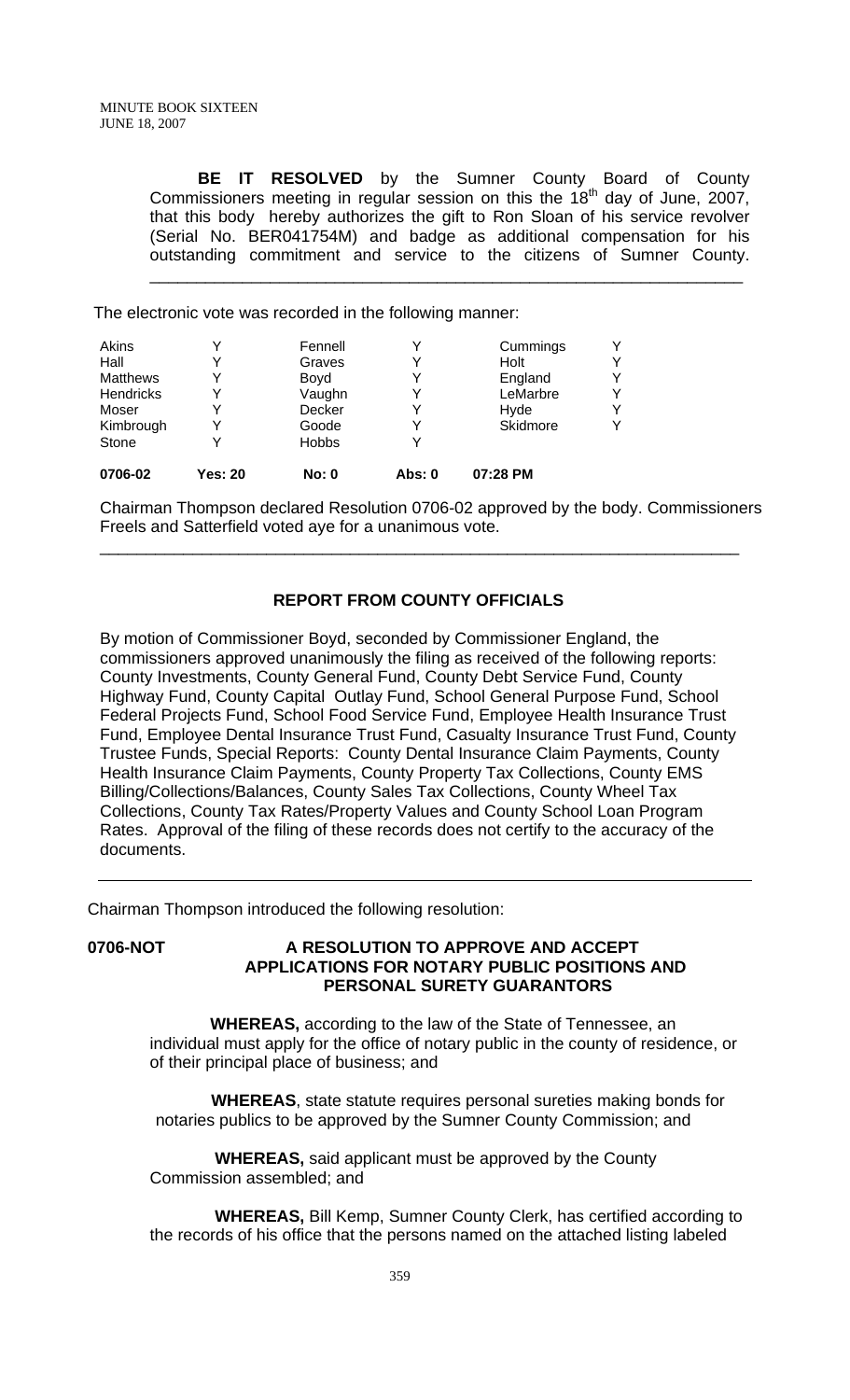"SUMNER COUNTY NOTARY PUBLIC APPLICATIONS and SURETY GUARANTORS" have duly applied for the positions so sought; and

#### **BE IT FURTHER RESOLVED THAT THIS TAKE EFFECT FROM AND AFTER PASSAGE. –––––––––––––––––––––––––––––––––––––––––––––––––––––––––**

ANDERSON, MEGAN BRASSELL, H LYNN CABALLERO, MOISES CHAPMAN, TISA ROGERS CLARK, DODIE CROOKS, ALLAN W DAVIS, ESTELLE STEWART ELMORE, JILL K FRIZZELL, TERRY S GAGNON, NATALIE GALLON, SOPHIA **ANTOINETTE** GEORGE, CHRIS M GEORGE, CINDY HARDIN, JULIA A. HOOBLER, GARY L JONES, LESLIE C

LEVKOFF, JILL G MCCAFFERTY, LYNDORA MCCLOUD, MARY H MCDONALD, BETTY C MERRITT, NIKKI AMANDA MILLIKEN, SUE MONK, DAWN POTTS, CHERI SCRUGGS, AMELIA J STIDHAM, STACY N TRUSELL, EMILY WRIGHT, KRISTA **Sureties** BROWN, SALLIE WADE WHITLEY, LAWRENCE RAY

Upon motion of Commissioner Hobbs, seconded by Commissioner Skidmore, voting was recorded in the following manner:

| 0706-NOT     | Yes: 21 | No: 0            | Abs: 1 | 07:31 PM    |   |
|--------------|---------|------------------|--------|-------------|---|
| <b>Hobbs</b> |         |                  |        |             |   |
| Skidmore     |         | Freels           |        | Stone       | v |
| Hyde         | v       | Kimbrough        | Α      | Goode       | Y |
| LeMarbre     | v       | Moser            |        | Decker      | Y |
| England      |         | <b>Hendricks</b> |        | Vaughn      | Y |
| Holt         |         | <b>Matthews</b>  |        | Boyd        | Y |
| Hall         |         | Graves           |        | Satterfield | Y |
| Akins        | v       | Fennell          |        | Cummings    | Y |

Chairman Thompson declared the election of Notaries Public by the body.

## **COMMITTEE ON COMMITTEES**

\_\_\_\_\_\_\_\_\_\_\_\_\_\_\_\_\_\_\_\_\_\_\_\_\_\_\_\_\_\_\_\_\_\_\_\_\_\_\_\_\_\_\_\_\_\_\_\_\_\_\_\_\_\_\_\_\_\_\_\_\_\_\_\_\_\_\_\_\_

Commissioner LeMarbre announced an appointment to the Sumner County Resource Authority to fill the expiring term of Steve White and moved, seconded by Commissioner Holt, the nomination of Commissioner Hall. After a call for other nominations, Chairman Thompson declared the election of Commissioner Hall upon voice vote of the body.

Commissioner LeMarbre reported that the County Executive recommended the following persons to serve on the Ethics Committee: Jim Vaughn (Commissioner), Ragan Hall (Commissioner), Jim Williams (Citizen), Marty Nelson (County Official) and Chris Hughes (Commissioner). She so moved, seconded by Commissioner Matthews, to approve the recommendations. The motion carried by voice vote of the body.

Commissioner LeMarbre reported next month's appointments to the Sumner County Airport Authority to fill the vacancy of Robert Newman; and the Sumner County Library Board to fill the expiring terms of John Bradley and Johnnie Freedle.

\_\_\_\_\_\_\_\_\_\_\_\_\_\_\_\_\_\_\_\_\_\_\_\_\_\_\_\_\_\_\_\_\_\_\_\_\_\_\_\_\_\_\_\_\_\_\_\_\_\_\_\_\_\_\_\_\_\_\_\_\_\_\_\_\_\_\_\_\_\_\_\_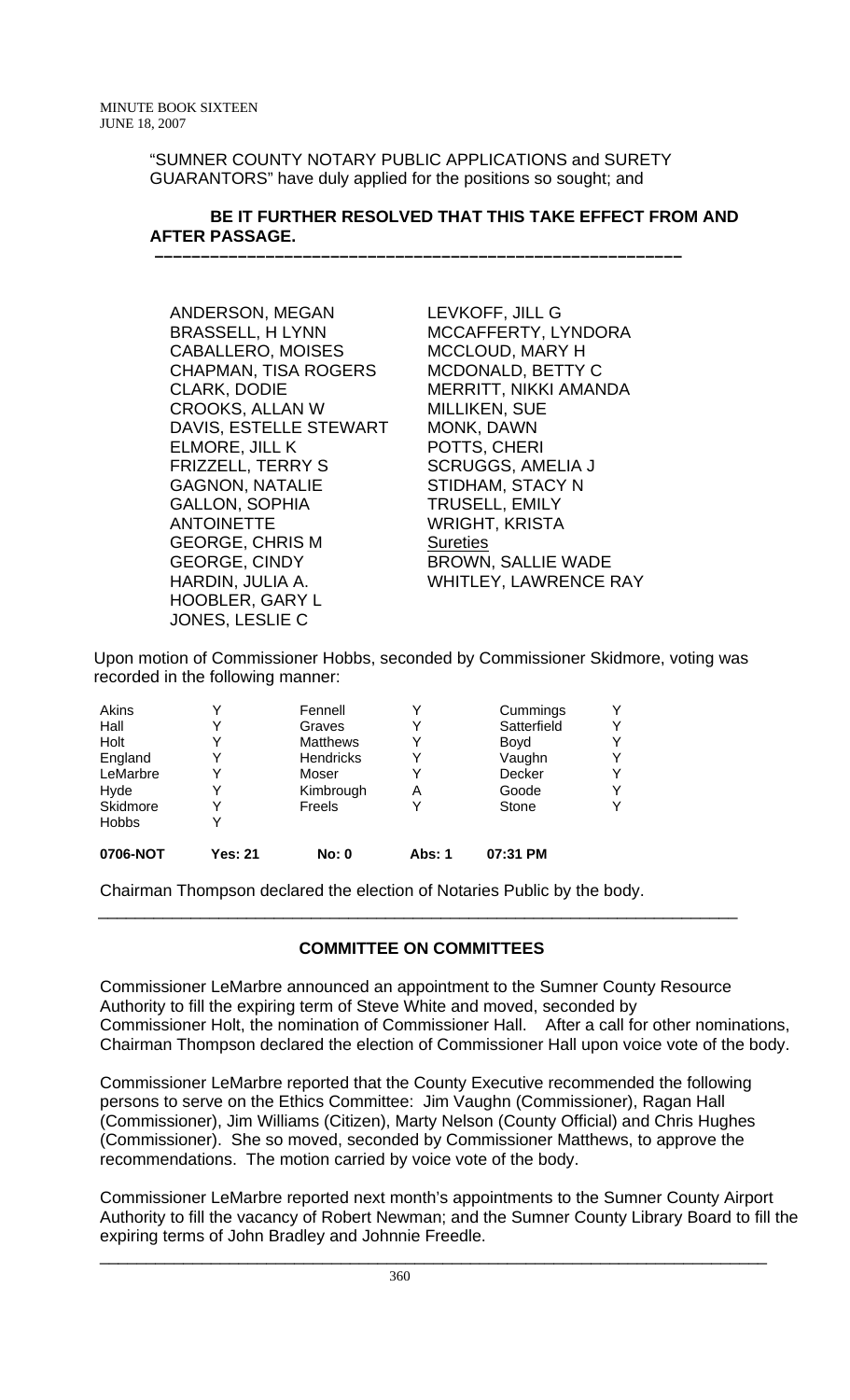#### **HIGHWAY COMMISSION**

Commissioner Hall reported on the Resolution 0706-19 under the Consent Agenda. **\_\_\_\_\_\_\_\_\_\_\_\_\_\_\_\_\_\_\_\_\_\_\_\_\_\_\_\_\_\_\_\_\_\_\_\_\_\_\_\_\_\_\_\_\_\_\_\_\_\_\_\_\_\_\_\_\_\_\_\_\_\_\_\_\_\_\_\_\_** 

## **EDUCATION COMMITTEE**

Commissioner Decker introduced the following resolution and yielded the floor to Dr. Warren Nichols, President of Volunteer State Community College, who applauded the Board of Education and the County Commission for their commitment to make the Sumner County School System the number one school system in the State of Tennessee. Dr. Nichols stated that the college would lend support in the effort.

## **0706-01 A RESOLUTION ENDORSING THE APRIL 17, 2007 ACTION OF THE BOARD OF EDUCATION ADOPTING ITS PRIMARY OBJECTIVES AND GOALS**

**BE IT RESOLVED** by the Sumner County Board of County Commissioners meeting in regular session on this the 18th day of June, 2007 that this body does hereby endorse the resolution of the Sumner County Board of Education which was passed on April 17, 2007, adopting its primary goals and objectives as set forth on the attached exhibit.

## **Sumner County Board of Education Resolution April 17, 2007**

Be it resolved that the Sumner County Board of Education adopts, as one of its primary objectives, aspirations and ultimate aims, the goal of becoming the number one ranked school system in the nine county Middle Tennessee Region consisting of Davidson, Cheatham, Dickson, Maury, Robertson, Rutherford, Sumner, Williamson, and Wilson counties.

The success of the Board's efforts will be evaluated with data accumulated and compiled by the Tennessee Department of Education, to include for elementary and middle schools percentages of students ranked proficient or advanced in math and reading/language, as well as Writing, social Studies and science criterion referenced test scores. For high schools, evaluation will be based on percentages of students who were ranked proficient or advanced in Math, Trading/Language, as well as Writing, Algebra I, Biology I, and English II Gateway tests, and those who were ranked proficient or advanced in end of course English I, Physical Science and U.S. History tests, as well as ACT scored for English, Math Reading and Science/Reasoning.

To achieve this desirable but ambitious objective, the Sumner County Board of Education recognizes that the unwavering, and resolute commitment and cooperative effort of the Sumner County School System, Volunteer State Community College, the Sumner County Commission, our State Officials, the business community, parents and children will be required.

Commissioner Decker moved, seconded by Commissioner Goode, to approve the resolution. The electronic vote was recorded in the following manner:

 $\frac{1}{2}$  ,  $\frac{1}{2}$  ,  $\frac{1}{2}$  ,  $\frac{1}{2}$  ,  $\frac{1}{2}$  ,  $\frac{1}{2}$  ,  $\frac{1}{2}$  ,  $\frac{1}{2}$  ,  $\frac{1}{2}$  ,  $\frac{1}{2}$  ,  $\frac{1}{2}$  ,  $\frac{1}{2}$  ,  $\frac{1}{2}$  ,  $\frac{1}{2}$  ,  $\frac{1}{2}$  ,  $\frac{1}{2}$  ,  $\frac{1}{2}$  ,  $\frac{1}{2}$  ,  $\frac{1$ 

| Akins<br>Fennell<br>Cummings |  |
|------------------------------|--|
|------------------------------|--|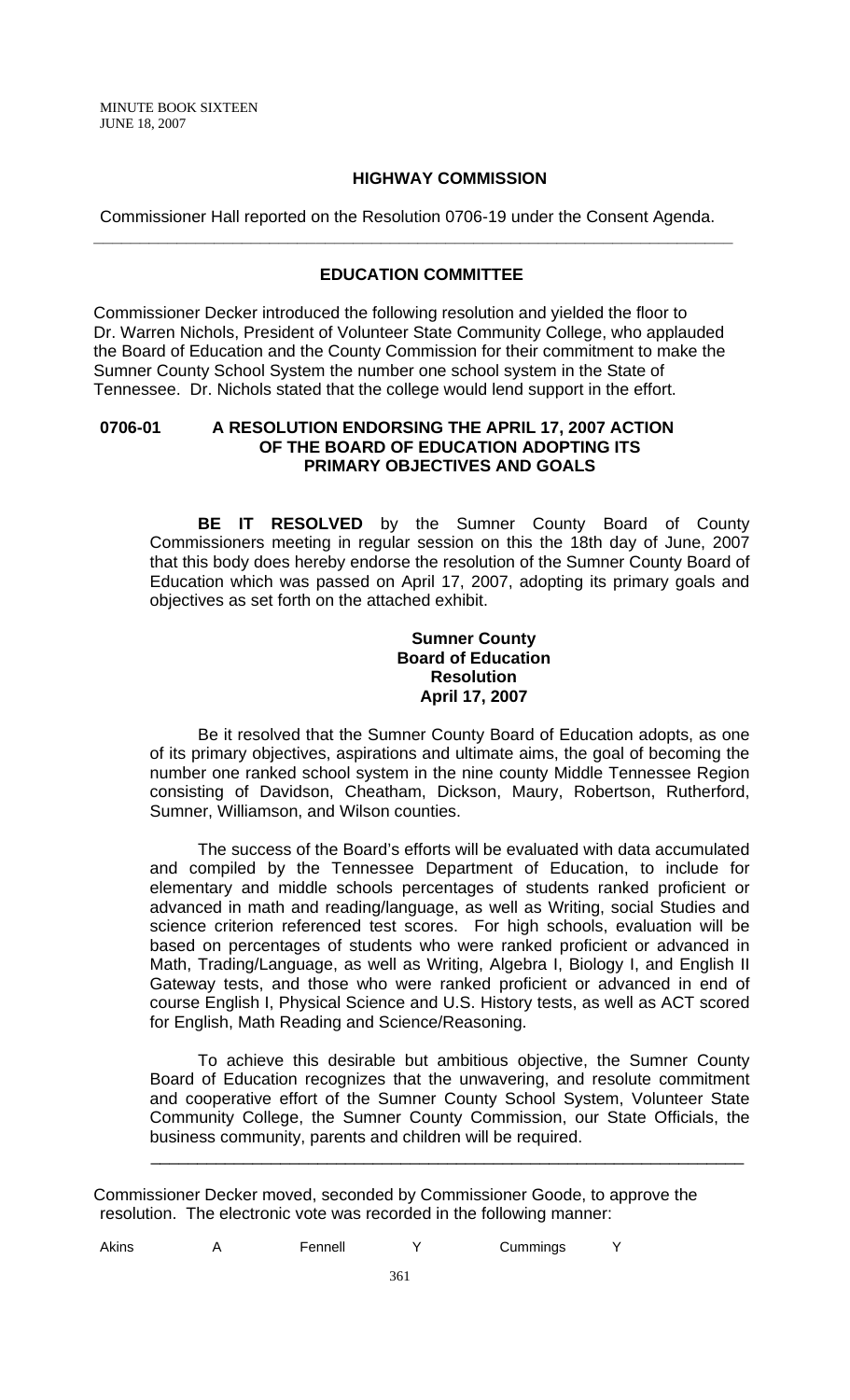| 0706-01      | Yes: 16 | No: 0           | Abs: $6$ | 07:37 PM    |   |
|--------------|---------|-----------------|----------|-------------|---|
| <b>Hobbs</b> | Α       |                 |          |             |   |
| Skidmore     | Α       | Freels          |          | Stone       |   |
| Hyde         |         | Kimbrough       |          | Goode       | Y |
| LeMarbre     |         | Moser           |          | Decker      | Y |
| England      | A       | Hendricks       | Α        | Vaughn      | Y |
| Holt         |         | <b>Matthews</b> |          | Boyd        | Y |
| Hall         |         | Graves          | Α        | Satterfield | Υ |

Chairman Thompson declared Resolution 0706-01 approved by the body.

## **GENERAL OPERATIONS COMMITTEE**

**\_\_\_\_\_\_\_\_\_\_\_\_\_\_\_\_\_\_\_\_\_\_\_\_\_\_\_\_\_\_\_\_\_\_\_\_\_\_\_\_\_\_\_\_\_\_\_\_\_\_\_\_\_\_\_\_\_\_\_\_\_\_\_\_\_\_\_\_\_\_** 

Commissioner Holt provided an update on the plans to build an Archives and Storage facility.

## **EMERGENCY MEDICAL SERVICES COMMITTEE**

**\_\_\_\_\_\_\_\_\_\_\_\_\_\_\_\_\_\_\_\_\_\_\_\_\_\_\_\_\_\_\_\_\_\_\_\_\_\_\_\_\_\_\_\_\_\_\_\_\_\_\_\_\_\_\_\_\_\_\_\_\_\_\_\_\_\_\_\_\_** 

There was no report from the Emergency Medical Services Committee.

## **PUBLIC WORKS COMMITTEE**

**\_\_\_\_\_\_\_\_\_\_\_\_\_\_\_\_\_\_\_\_\_\_\_\_\_\_\_\_\_\_\_\_\_\_\_\_\_\_\_\_\_\_\_\_\_\_\_\_\_\_\_\_\_\_\_\_\_\_\_\_\_\_\_\_\_\_\_\_\_** 

Commissioner Goode stated that the public water plan was on the desks of the commissioners with the hopes that state and federal grants award will be announced soon.

#### **LEGISLATIVE COMMITTEE**

\_\_\_\_\_\_\_\_\_\_\_\_\_\_\_\_\_\_\_\_\_\_\_\_\_\_\_\_\_\_\_\_\_\_\_\_\_\_\_\_\_\_\_\_\_\_\_\_\_\_\_\_\_\_\_\_\_\_\_\_\_\_\_\_\_\_\_\_\_\_

Commissioner Hyde introduced the following resolution and moved for approval. Commissioner LeMarbre seconded the motion.

#### **0706-04 A RESOLUTION ADOPTING THE STRATEGIC ECONOMIC DEVELOPMENT PLAN WITH ACCEPTANCE OF THE BI-ANNUAL REPORT**

**WHEREAS,** the Three-Star Program was developed to meet the needs and challenges of the evolving economic environment in urban and rural communities and to partner with communities to create opportunities for sustained economic growth; and

**WHEREAS,** communities seeking certification as a Three-Star community must meet certain criteria, including the adoption of a five-year strategic economic development plan; and

**WHEREAS,** in achieving the mission of the Three-Star Program, the Department of Economic and Community Development commits to assist communities in developing and implementing a strategic economic plan;

**NOW, THEREFORE, BE IT RESOLVED** by the Sumner County Board of County Commissioners meeting in regular session on this the 18th day of June, 2007, that:

**SECTION 1.** The legislative body of Sumner County declares that the county has

adopted a five-year strategic economic development plan to be updated annually; and

**SECTION 2.** The strategic economic development plan includes the county's economic goals in promoting economic growth, a plan to accomplish those goals and a projected timeline in achieving those goals; and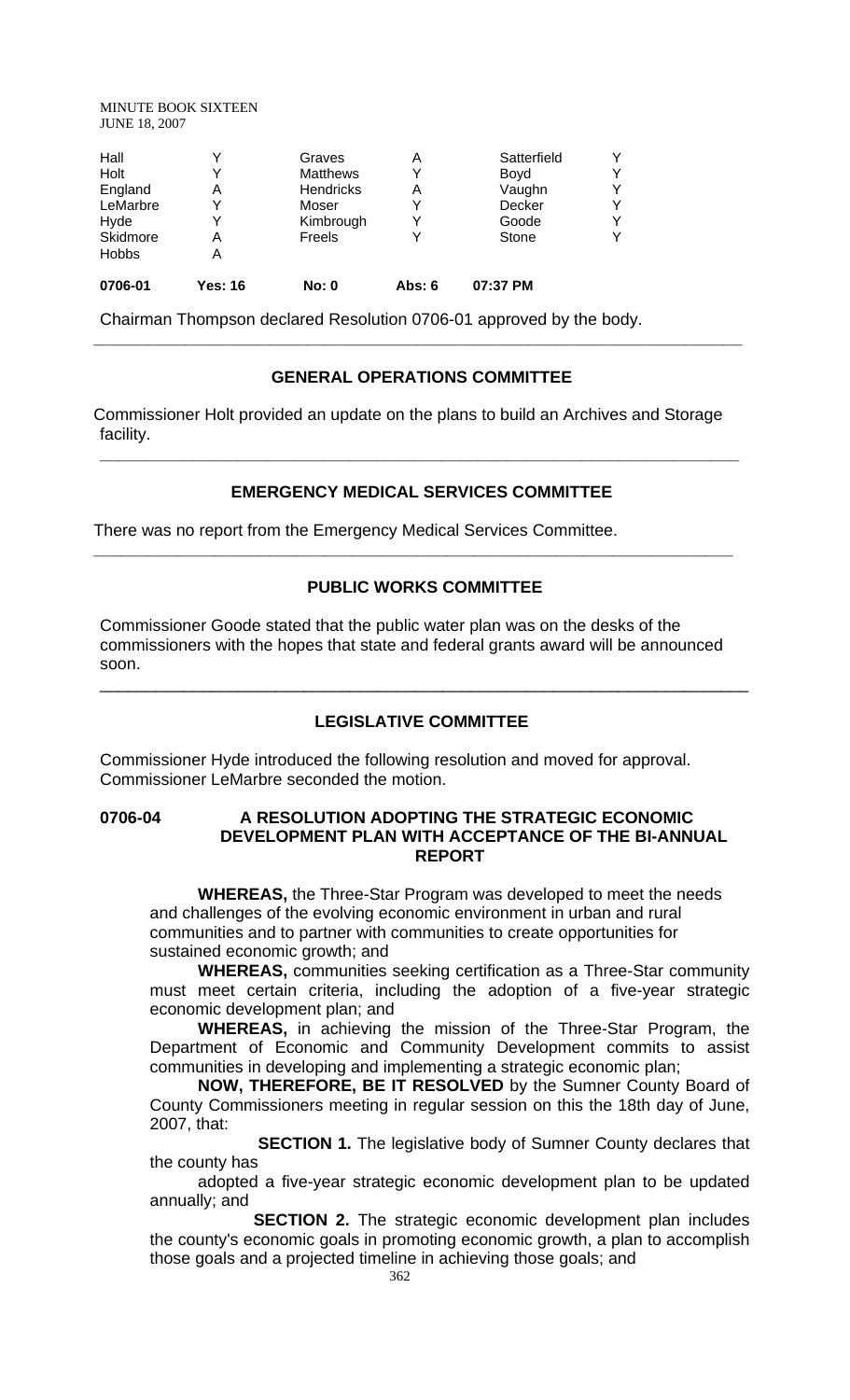**SECTION 3.** The strategic economic development plan addresses the county's goals pertaining to existing industry, manufacturing recruitment, workforce development, retail/service, tourism, agriculture, infrastructure assessment and educational assessment.

**BE IT FURTHER RESOLVED** that this body accepts the attached biannual report.

\_\_\_\_\_\_\_\_\_\_\_\_\_\_\_\_\_\_\_\_\_\_\_\_\_\_\_\_\_\_\_\_\_\_\_\_\_\_\_\_\_\_\_\_\_\_\_\_\_\_\_\_\_\_\_\_\_\_\_\_\_\_\_\_

The electronic vote was recorded in the following manner:

| Akins        | N              | Fennell          |          | Cummings    | N |
|--------------|----------------|------------------|----------|-------------|---|
| Hall         | Y              | Graves           | Α        | Satterfield | Υ |
| Holt         | Y              | <b>Matthews</b>  |          | Boyd        | Y |
| England      | Α              | <b>Hendricks</b> | Α        | Vaughn      | Y |
| LeMarbre     | Y              | Moser            |          | Decker      | Y |
| Hyde         | Y              | Kimbrough        |          | Goode       | Y |
| Skidmore     |                | Freels           |          | Stone       | Y |
| <b>Hobbs</b> |                |                  |          |             |   |
| 0706-04      | <b>Yes: 17</b> | <b>No: 2</b>     | Abs: $3$ | 07:43 PM    |   |

Chairman Thompson declared Resolution 0706-02 approved by the body.

## **BUDGET COMMITTEE**

Commissioner Moser introduced the following resolution and moved for approval. Commissioner Hobbs seconded the motion.

#### **0706-05 A RESOLUTION APPROPRIATING \$1,631,000.00 TO THE BOARD OF EDUCATION FOR THE RENOVATION AND ADDITIONS TO INDIAN LAKE ELEMENTARY SCHOOL WITH THE BOARD OF EDUCATION AWARDING THE CONSTUCTION BID TO R.G. ANDERSON COMPANY AS THE LOW BIDDER WITH ALTERNATE TWO (2) AND FOUR (4)**

**BE IT RESOLVED** by the Sumner County Board of County Commissioners meeting in regular session on this the 18th day of June, 2007, that this body hereby appropriates \$1,631,000.00 to the Board of Education for the renovation and additions to the Indian Lake Elementary School with the Board of Education awarding the construction bid to R.G. Anderson Company as the low bidder with alternate two (2) and four (4).

\_\_\_\_\_\_\_\_\_\_\_\_\_\_\_\_\_\_\_\_\_\_\_\_\_\_\_\_\_\_\_\_\_\_\_\_\_\_\_\_\_\_\_\_\_\_\_\_\_\_\_\_\_\_\_\_\_\_\_\_\_\_\_\_

The electronic vote was recorded in the following manner:

| Akins                                                               |                | Fennell          |          | Cummings    |  |
|---------------------------------------------------------------------|----------------|------------------|----------|-------------|--|
| Hall                                                                |                | Graves           |          | Satterfield |  |
| Holt                                                                |                | <b>Matthews</b>  |          | Boyd        |  |
| England                                                             |                | <b>Hendricks</b> |          | Vaughn      |  |
| LeMarbre                                                            | Y              | Moser            |          | Decker      |  |
| Hyde                                                                | Y              | Kimbrough        |          | Goode       |  |
| Skidmore                                                            | Y              | <b>Freels</b>    |          | Stone       |  |
| <b>Hobbs</b>                                                        |                |                  |          |             |  |
| 0706-05                                                             | <b>Yes: 22</b> | <b>No: 0</b>     | Abs: $0$ | 07:45 PM    |  |
| Chairman Thompson declared Resolution 0706-05 approved by the body. |                |                  |          |             |  |

Commissioner Moser introduced the following resolution and moved for approval. Commissioner Kimbrough seconded the motion.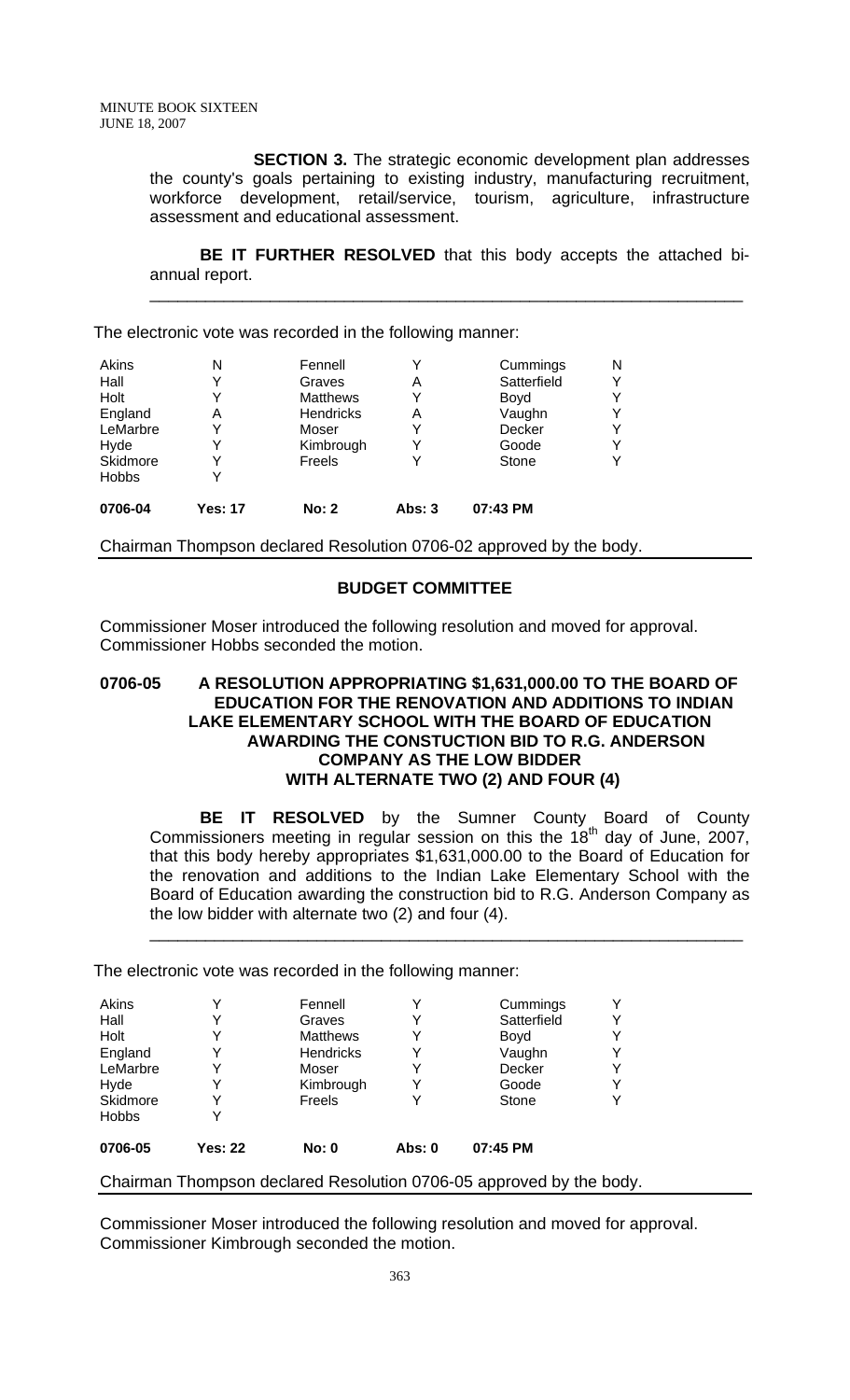#### **0706-06 A RESOLUTION APPROPRIATING UP TO \$250,000.00 FROM THE PREMIUM ON THE BOND SALE TO THE BOARD OF EDUCATION FOR THE NANNIE BERRY ELEMENTARY SCHOOL CONTINUED ENVIRONMENTAL REMEDIATION**

 **BE IT RESOLVED** by the Sumner County Board of County Commissioners meeting in regular session on this the  $18<sup>th</sup>$  day of June, 2007, that this body hereby appropriates up to \$250,000.00 to the Board of Education from the premium on the bond sale for the continued environmental remediation at Nannie Berry Elementary School.

\_\_\_\_\_\_\_\_\_\_\_\_\_\_\_\_\_\_\_\_\_\_\_\_\_\_\_\_\_\_\_\_\_\_\_\_\_\_\_\_\_\_\_\_\_\_\_\_\_\_\_\_\_\_\_\_\_\_\_\_\_\_\_\_

The electronic vote was recorded in the following manner:

| Akins<br>Hall<br>Holt<br>England<br>LeMarbre<br>Hyde<br>Skidmore | ν<br>Y<br>Y<br>v<br>v<br>v | Fennell<br>Graves<br><b>Matthews</b><br><b>Hendricks</b><br>Moser<br>Kimbrough<br>Freels | Y<br>Y   | Cummings<br>Satterfield<br>Boyd<br>Vaughn<br>Decker<br>Goode<br>Stone | Y<br>Y<br>Y<br>Y<br>Y<br>Y<br>Y |
|------------------------------------------------------------------|----------------------------|------------------------------------------------------------------------------------------|----------|-----------------------------------------------------------------------|---------------------------------|
| <b>Hobbs</b>                                                     |                            |                                                                                          |          |                                                                       |                                 |
| 0706-06                                                          | Yes: 22                    | <b>No: 0</b>                                                                             | Abs: $0$ | 07:46 PM                                                              |                                 |

Chairman Thompson declared Resolution 0706-06 approved by the body.

Commissioner Moser introduced the following resolution and moved for approval. Commissioner Vaughn seconded the motion. County Law Director reported that a revised resolution was on the desks of commissioners, as reflected below:

\_\_\_\_\_\_\_\_\_\_\_\_\_\_\_\_\_\_\_\_\_\_\_\_\_\_\_\_\_\_\_\_\_\_\_\_\_\_\_\_\_\_\_\_\_\_\_\_\_\_\_\_\_\_\_\_\_\_\_\_\_\_\_\_\_\_\_

#### **0706-07 A RESOLUTION OF THE INTENT TO FUND UP TO \$202,000.00 OF THE CONSTRUCTION COST OF THE RENOVATIONS FOR THE COURTHOUSE SQUARE WITH SUCH COUNTY FUNDING TO BE PAID AT THE END OF THE PROJECT WITH CONSTRUCTION DEADLINES AND INCREASING LITIGATION TAXES TO BE COLLECTED FOR THIS PROJECT AS WELL AS FUTURE COURTHOUSE AND JAIL RENOVATION PROJECTS**

**BE IT RESOLVED** by the Sumner County Board of County Commissioners meeting in regular session on this the  $18<sup>th</sup>$  day of June, 2007 that this body hereby states its intent to fund up to \$202,000.00 for the Gallatin Cityscape renovations for the Courthouse Square (hereinafter referred to as "The Project"); and

**BE IT FURTHER RESOLVED** that funding by Sumner County shall be conditional upon the following:

The City shall approve The Project and its portion of funding of \$638,000.00 or more if needed by August 1, 2007; and

2. The City shall bid, contract, construct and manage construction of The Project; and

3. The Project shall begin no later than June, 2008 and furthermore, The Project shall be completed no later than December, 2009; and

 364 4. The City shall agree to provide and pay for all repair, upkeep and maintenance of the total project area including the Courthouse grounds and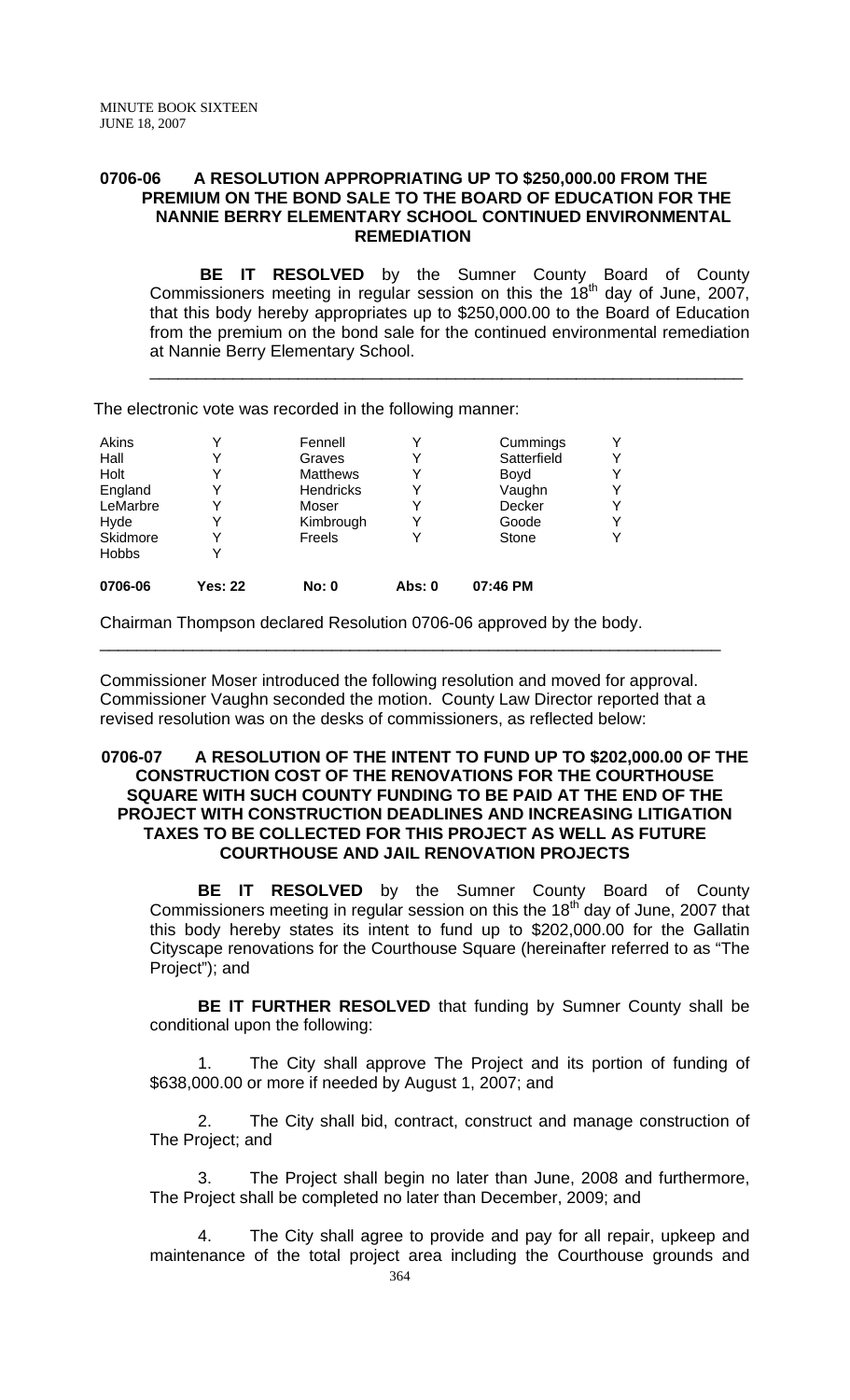parking portion after completion; and

5. Any sums paid by the County shall be for reimbursement and shall be due no sooner than July 1, 2009 or total project completion, whichever is later.

**BE IT FURTHER RESOLVED** that to fund The Project and future projects, this body shall impose an additional litigation tax; and

**BE IT FURTHER RESOLVED** that in addition to all court costs presently collected, there shall also be imposed and collected an additional \$10.00 litigation tax on all civil cases in Circuit and Chancery; and

**BE IT FURTHER RESOLVED** that in addition to all court costs presently collected there shall also be imposed and collected an additional \$3.00 litigation tax on all civil cases in General Sessions Court; and

**BE IT FURTHER RESOLVED** that in addition to all court costs presently collected that there shall be imposed and collected and additional \$1.00 litigation tax on all the Criminal Court and General Sessions criminal division cases; and

**BE IT FURTHER RESOLVED** that the additional fees shall be placed into a separate fund and used for courthouse and jail renovation projects; and

**BE IT FURTHER RESOLVED** that the tax shall be collected as part of the costs and no case shall be omitted; and

**BE IT FURTHER RESOLVED** that this increase in court costs shall take effect and collections shall begin on August 1, 2007 and shall continue until further action is taken by this body; and

**BE IT FURTHER RESOLVED** that the County Clerk shall provide a copy of this resolution to the Clerks of Chancery, Circuit, and Criminal Courts; and

**BE IT FURTHER RESOLVED** that if any provision of this resolution or its application is declared invalid, such invalidity shall not affect the remaining portions or sections and the invalid provisions shall be declared severable.

\_\_\_\_\_\_\_\_\_\_\_\_\_\_\_\_\_\_\_\_\_\_\_\_\_\_\_\_\_\_\_\_\_\_\_\_\_\_\_\_\_\_\_\_\_\_\_\_\_\_\_\_\_\_\_\_\_\_\_\_\_\_\_\_

The electronic vote was recorded in the following manner:

| Akins        | v       | Fennell          |        | Cummings    | Y |
|--------------|---------|------------------|--------|-------------|---|
| Hall         |         | Graves           |        | Satterfield | Y |
| Holt         |         | <b>Matthews</b>  | Y      | Boyd        | Y |
| England      |         | <b>Hendricks</b> |        | Vaughn      | Y |
| LeMarbre     |         | Moser            |        | Decker      | Y |
| Hyde         | Α       | Kimbrough        | Y      | Goode       | Y |
| Skidmore     |         | Freels           |        | Stone       | Y |
| <b>Hobbs</b> |         |                  |        |             |   |
| 0706-07      | Yes: 21 | <b>No: 0</b>     | Abs: 1 | 07:48 PM    |   |

Chairman Thompson declared Resolution 0706-07 approved by the body.

Commissioner Moser introduced the following resolution and moved for approval. Commissioner Goode seconded the motion.

\_\_\_\_\_\_\_\_\_\_\_\_\_\_\_\_\_\_\_\_\_\_\_\_\_\_\_\_\_\_\_\_\_\_\_\_\_\_\_\_\_\_\_\_\_\_\_\_\_\_\_\_\_\_\_\_\_\_\_\_\_\_\_\_\_\_\_\_\_\_

## **0706-08 A RESOLUTION FIXING THE TAX LEVY IN SUMNER COUNTY, TENNESSEE FOR THE FISCAL YEAR BEGINNING JULY 1, 2007 AND ENDING JUNE 30, 2008**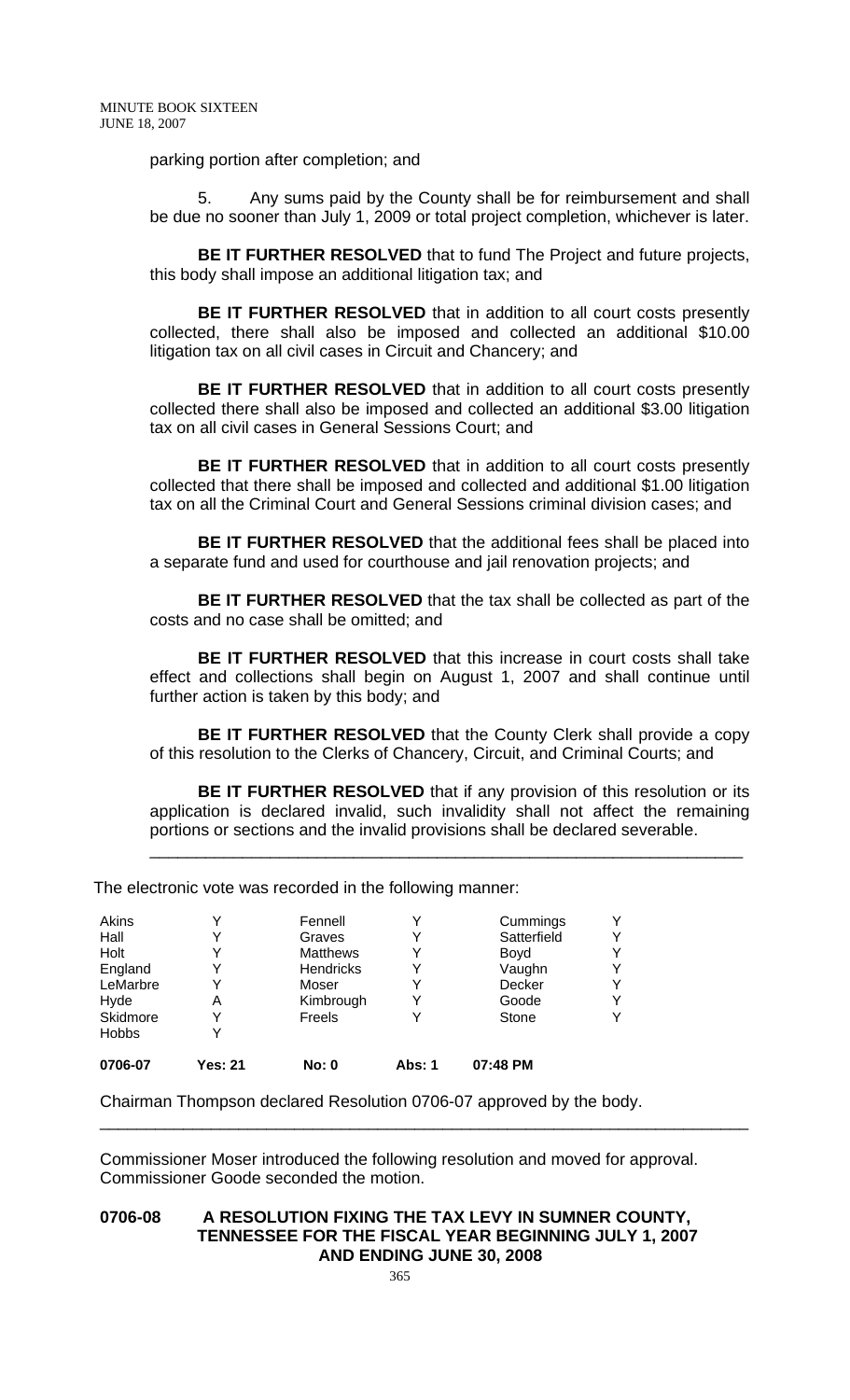**BE IT RESOLVED** by the Sumner County Board of County Commissioners meeting in regular session on this the  $18<sup>th</sup>$  day of June, 2007 that the property tax rate for Sumner County, Tennessee for the fiscal year beginning July 1, 2007 and ending June 30, 2008 shall be \$2.28 on each \$100.00 of taxable property, which is to provide revenue for each of the following funds and otherwise conform to the following levies:

| Fund                          | <b>Tax Rate</b> | Percentage |
|-------------------------------|-----------------|------------|
| General                       | 0.44            | 19.30      |
| <b>General Debt Service</b>   | 0.44            | 19.30      |
| Highway                       | 0.02            | 0.88       |
| <b>School General Purpose</b> | 1.38            | 60.52      |
| <b>Total Funds</b>            | 2.28            | 100.00     |

**BE IT FURTHER RESOLVED**, that the County Trustee shall reflect the property tax rate upon receipts used in collecting property taxes; and

**BE IT FURTHER RESOLVED**, that all resolutions of the County Board of Commissioners of Sumner County, Tennessee, which are in conflict with this resolution are hereby repealed, and

**BE IT FURTHER RESOLVED**, that this resolution shall take effect from and after its passage and its provisions shall be in force from and after July 1, 2007 the public welfare requiring it.

\_\_\_\_\_\_\_\_\_\_\_\_\_\_\_\_\_\_\_\_\_\_\_\_\_\_\_\_\_\_\_\_\_\_\_\_\_\_\_\_\_\_\_\_\_\_\_\_\_\_\_\_\_\_\_\_\_\_\_\_\_\_\_\_

Commissioner Moser explained that the tax rate allocation changed with the moving of .02 cents from the School General Purpose Fund to the County Debt Service Fund. Commissioner LeMarbre requested that the record reflect she is not in favor of the allocation shift of the tax rate.

The electronic vote was recorded in the following manner:

| Akins        |         | Fennell         |          | Cummings    | Y |
|--------------|---------|-----------------|----------|-------------|---|
| Hall         |         | Graves          |          | Satterfield | Y |
| Holt         |         | <b>Matthews</b> |          | Boyd        | Y |
| England      |         | Hendricks       |          | Vaughn      | Y |
| LeMarbre     | N       | Moser           |          | Decker      | Y |
| Hyde         |         | Kimbrough       |          | Goode       | Y |
| Skidmore     |         | Freels          |          | Stone       |   |
| <b>Hobbs</b> |         |                 |          |             |   |
| 0706-08      | Yes: 21 | <b>No: 1</b>    | Abs: $0$ | 07:51 PM    |   |

Chairman Thompson declared the setting of the County property tax rate at \$2.28. \_\_\_\_\_\_\_\_\_\_\_\_\_\_\_\_\_\_\_\_\_\_\_\_\_\_\_\_\_\_\_\_\_\_\_\_\_\_\_\_\_\_\_\_\_\_\_\_\_\_\_\_\_\_\_\_\_\_\_\_\_\_\_\_

Commissioner Moser introduced the following resolution and moved for approval. Commissioner Vaughn seconded the motion.

## **0708-09 A RESOLUTION RATIFYING AND APPROVING THE FISCAL YEAR 2007-2008 BUDGET**

 **BE IT RESOLVED** by the Sumner County Board of County Commissioners meeting in regular session on this the  $18<sup>th</sup>$  day of June, 2007, that this body ratifies and approves the County Fiscal Year 2007-2008 Budget (excluding the budget of the Board of Education) as attached herewith.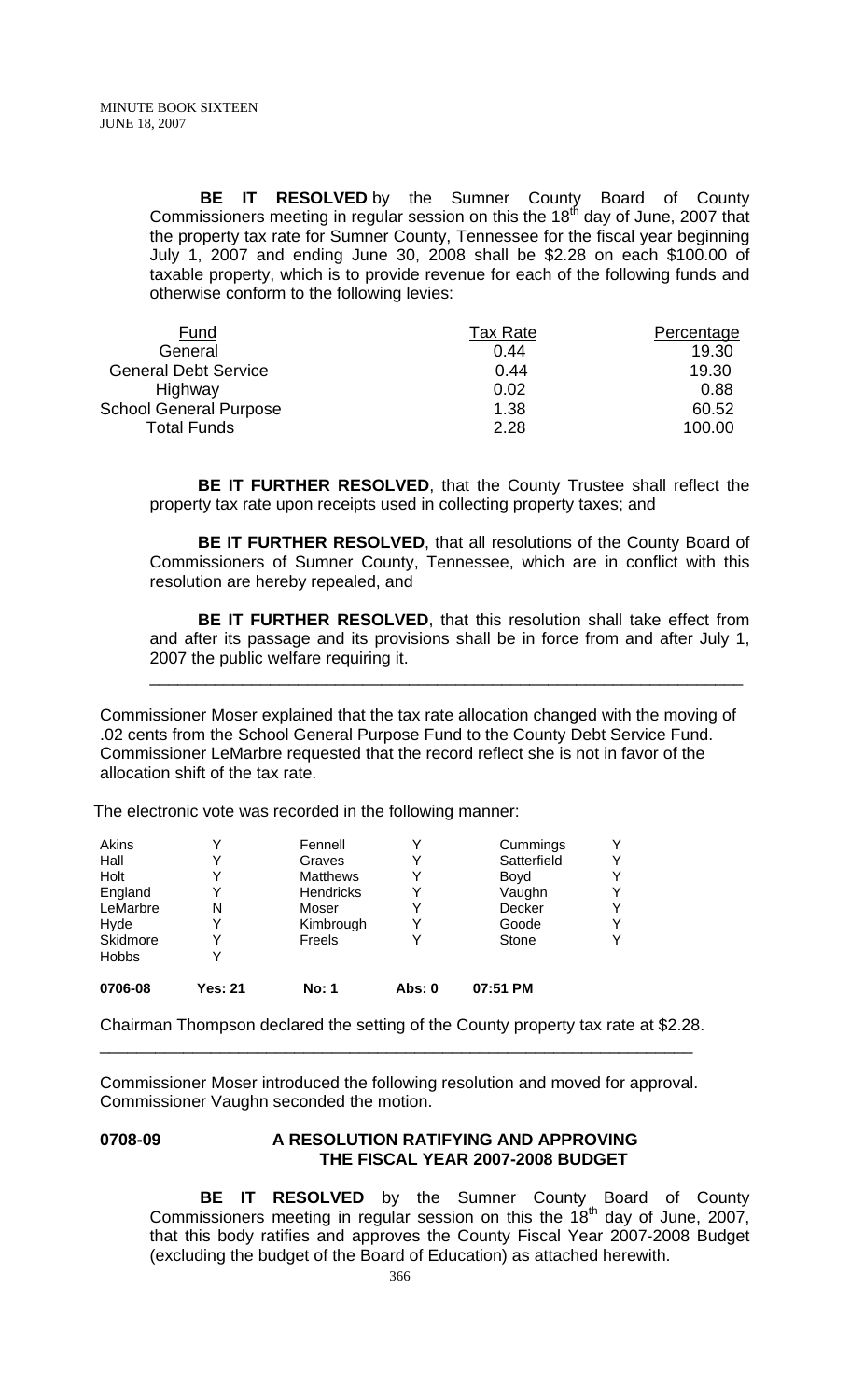Sumner County, Tennessee

| <b>County General Fund</b>                                     |               |
|----------------------------------------------------------------|---------------|
| <b>Estimated Revenues</b>                                      | 34,943,545.00 |
| <b>Estimated Expenditures</b>                                  | 39,149,683.00 |
| <b>General Debt Service Fund</b>                               |               |
| <b>Estimated Revenues</b>                                      | 25,512,403.00 |
| <b>Estimated Expenditures</b>                                  | 24,472,443.00 |
| <b>Courthouse and Jail Maintenance Fund</b>                    |               |
| <b>Estimated Revenues</b>                                      | 506,000.00    |
| <b>Estimated Expenditures</b>                                  | 472,000.00    |
| Fraud and Economic Crime Fund (District Attorney General Fund) |               |
| <b>Estimated Revenues</b>                                      | 32,000.00     |
| <b>Estimated Expenditures</b>                                  | 50,000.00     |
| <b>Drug Control Fund</b>                                       |               |
| <b>Estimated Revenues</b>                                      | 70,000.00     |
| <b>Estimated Expenditures</b>                                  | 41,840.00     |
| <b>Highway Department Fund</b>                                 |               |
| <b>Estimated Revenues</b>                                      | 5,653,978.80  |
| <b>Estimated Expenditures</b>                                  | 7,091,250.00  |
| Drug Task Force Fund                                           |               |
| <b>Estimated Revenues</b>                                      | 338,100.00    |
| <b>Estimated Expenditures</b>                                  | 1,354,800.00  |

\_\_\_\_\_\_\_\_\_\_\_\_\_\_\_\_\_\_\_\_\_\_\_\_\_\_\_\_\_\_\_\_\_\_\_\_\_\_\_\_\_\_\_\_\_\_\_\_\_\_\_\_\_\_\_\_\_\_\_\_\_\_\_\_

Commissioner England moved, seconded by Commissioner Hobbs, to amend the FY 2007-08 General Purpose Budget in the following manner:

| Page<br>FROM:   | Account                                                         |              | Amount          |
|-----------------|-----------------------------------------------------------------|--------------|-----------------|
| C <sub>2</sub>  | Salary Planner (New Item)                                       |              | \$57,000.00     |
| C <sub>2</sub>  | Salary Planning Director (Reduce increase 14.4<br>to 5 percent) |              | 5,459.00        |
|                 | From Engineer Budget                                            | \$129,295.00 |                 |
| C <sub>3</sub>  | <b>Salary Engineer</b>                                          |              | 75,000.00<br>\$ |
| C <sub>3</sub>  | <b>Salary Administrative Assistant</b>                          |              | 22,050.00<br>\$ |
| C <sub>3</sub>  | Printing, Stationery, Forms                                     |              | 2,000.00<br>\$  |
| C <sub>3</sub>  | Travel                                                          |              | \$<br>2,000.00  |
| C <sub>3</sub>  | <b>Office Supplies</b>                                          |              | \$<br>2,000.00  |
|                 | In-service/Staff Development                                    |              | \$<br>2,000.00  |
| C <sub>3</sub>  | <b>Furniture and Fixtures</b>                                   |              | \$<br>4,245.00  |
| C <sub>3</sub>  | Capital Outlay                                                  |              | 20,000.00<br>\$ |
|                 | TOTAL                                                           |              | \$191,754.00    |
| TO:             |                                                                 |              |                 |
| C <sub>12</sub> | <b>County Library Services Personnel (Salaries)</b>             |              | \$47,937.00     |
| C <sub>12</sub> | <b>County Library Services Books</b>                            |              | \$47,937.00     |
| C <sub>9</sub>  | Community Defense (\$7,990 to each Fire Dept. (12))             |              | \$95,880.00     |
|                 | TOTAL                                                           |              | \$191,754.00    |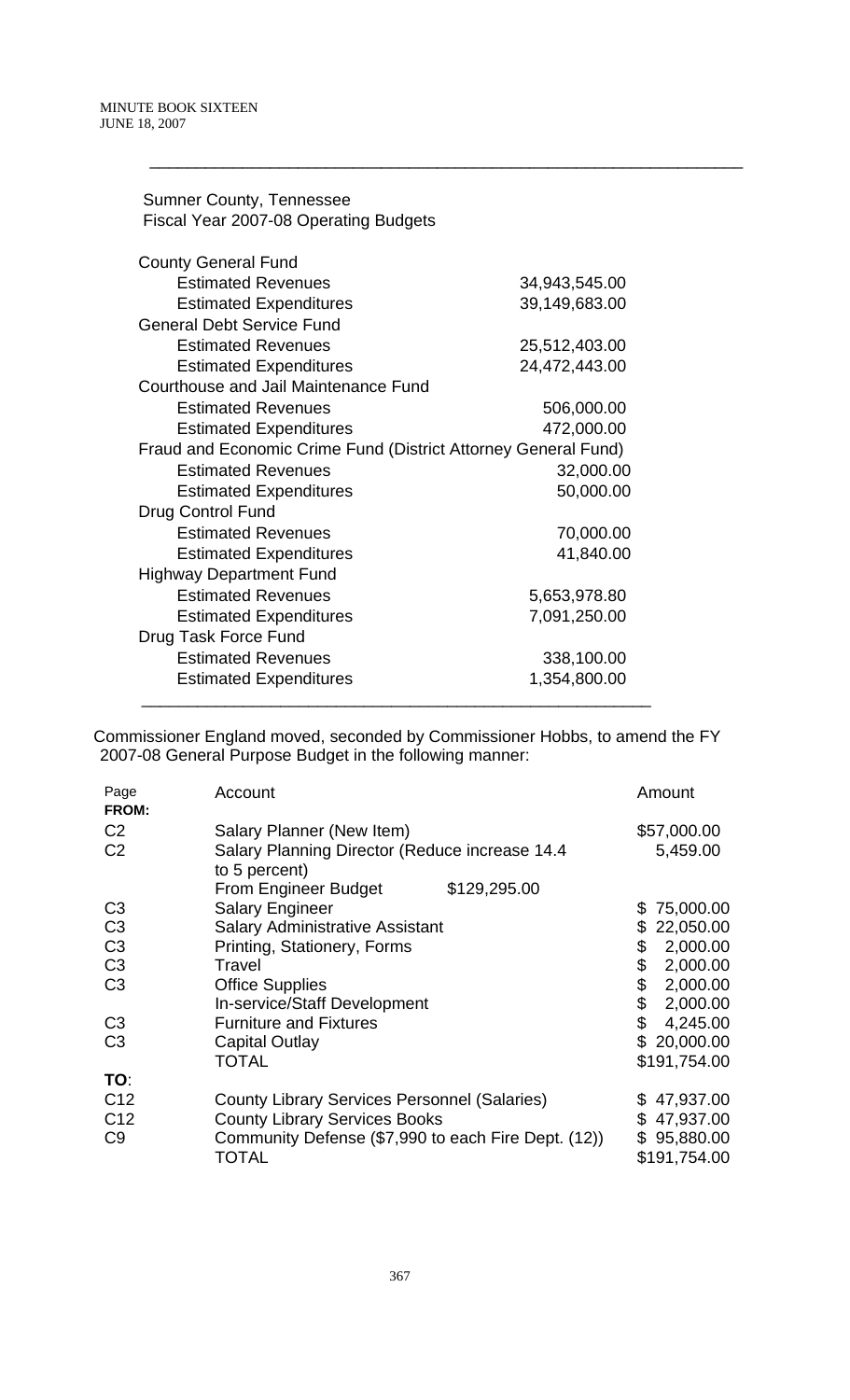The electronic vote was recorded in the following manner:

| 0706-09.01       | Yes: 8 | <b>No: 12</b> | <b>Abs: 1</b> | 08:11 PM     |   |
|------------------|--------|---------------|---------------|--------------|---|
| Freels           | Y      | Stone         |               | <b>Hobbs</b> | v |
| Kimbrough        | N      | Goode         | N             | Skidmore     | Y |
| Moser            | N      | Decker        | N             | Hyde         | N |
| <b>Hendricks</b> | Y      | Vaughn        | N             | LeMarbre     | N |
| <b>Matthews</b>  | N      | Boyd          | N             | England      | Υ |
| Graves           | Y      | Satterfield   |               | Holt         | N |
| Akins            | Α      | Fennell       | N             | Hall         | N |

Chairman Thompson declared the motion to amend failed to pass.

Commissioner Satterfield moved, seconded by Commissioner England, to amend the Fiscal Year 2007-08 Budget to remove \$5,459.00 in the Planning Department for an additional raise for the Planning Director; \$57,000.00 for a new person; \$8,000.00 for the assistants' additional raises.

Upon motion of Commissioner Holt, seconded by Commissioner Matthews, the Commission voted to approve a suspension of the rules to allow Planning Director Mike Moulton to speak. Mr. Moulton defended his request for additional raises for his employees and himself, stating a dramatic increase in workload and comparable salaries in other surrounding counties.

The electronic vote was recorded in the following manner:

| Skidmore<br><b>Hobbs</b> | v      | Freels                    |        | Stone            | N      |
|--------------------------|--------|---------------------------|--------|------------------|--------|
| Hyde                     | N      | Kimbrough                 | N      | Goode            | N      |
| England<br>LeMarbre      | Y<br>N | <b>Hendricks</b><br>Moser | N<br>N | Vaughn<br>Decker | N<br>N |
| Holt                     | N      | <b>Matthews</b>           | Α      | Boyd             | N      |
| Hall                     | N      | Graves                    |        | Satterfield      | v      |
| Akins                    | Α      | Fennell                   | N      | Cummings         | Y      |

Chairman Thompson declared the amendment failed to pass.

Commissioner Stone moved, seconded by Commissioner Moser, to amend the FY 2007-08 Budget to reduce employee raises from five to three percent. Commissioner Holt moved, seconded by Commissioner Freels, to amend the amendment to the Budget by approving a 3.5 percent raise for County General employees.

The electronic vote was recorded in the following manner:

| Akins        | N              | Fennell         | N      | Cummings    | Υ |
|--------------|----------------|-----------------|--------|-------------|---|
| Hall         | N              | Graves          | N      | Satterfield | N |
| Holt         |                | <b>Matthews</b> | N      | Boyd        | N |
| England      | Α              | Hendricks       | N      | Vaughn      | N |
| LeMarbre     | N              | Moser           |        | Decker      | Υ |
| Hyde         | v              | Kimbrough       |        | Goode       | Y |
| Skidmore     | N              | Freels          |        | Stone       | ٧ |
| <b>Hobbs</b> |                |                 |        |             |   |
| 0706-09.04   | <b>Yes: 10</b> | <b>No: 11</b>   | Abs: 1 | 09:23 PM    |   |

Chairman Thompson declared the amendment to reduce employees' raises from 5 to 3.5 percent failed to pass.

Commissioner Satterfield moved to amend the amendment to cap a five percent raise for employees who make less than \$50,000.00, with those making more than \$50,000.00 to receive a one percent raise. The motion died for lack of a second.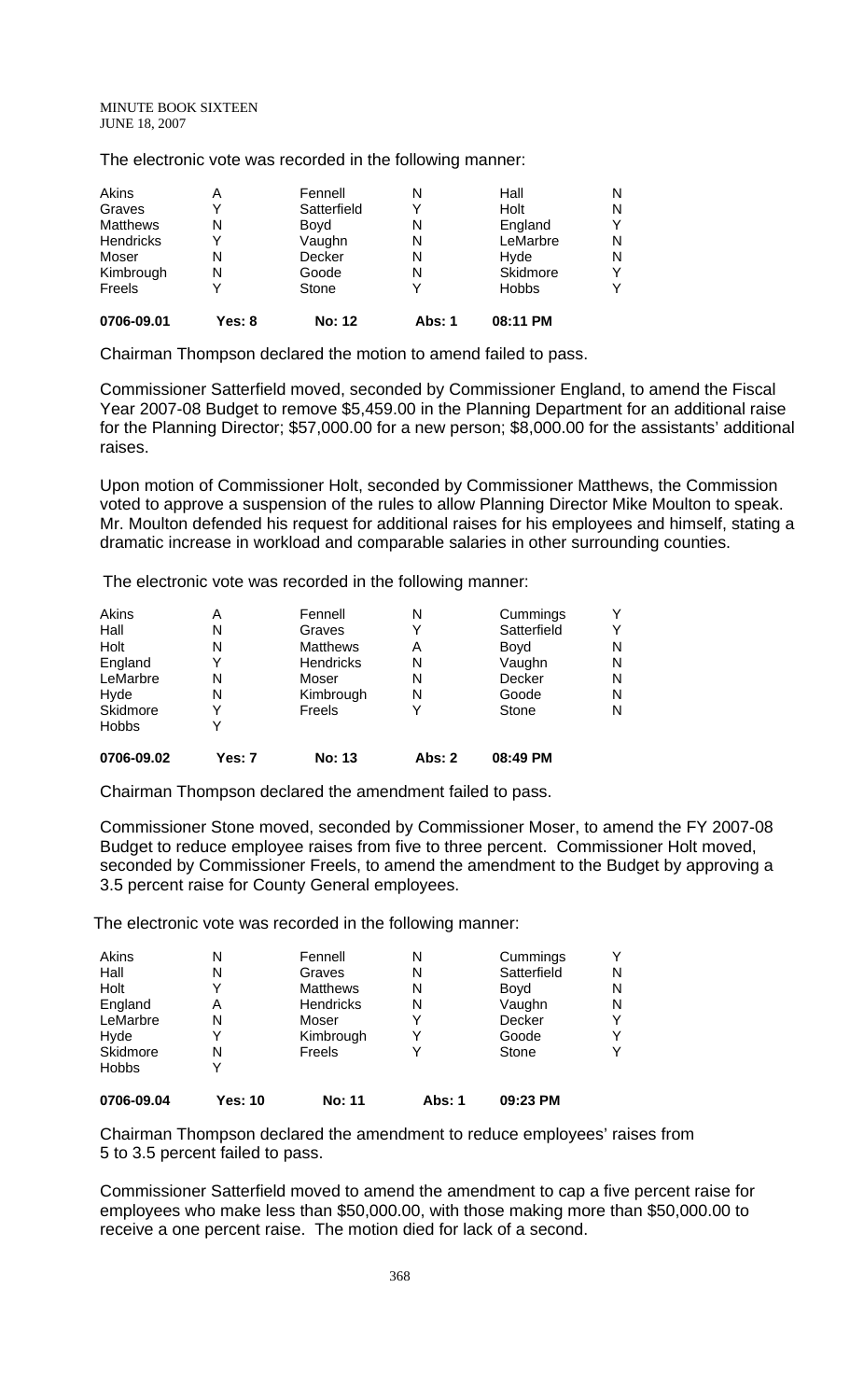The electronic vote on the 3 percent raise was recorded in the following manner:

| Akins        | N      | Fennell          | N      | Cummings    | Υ |
|--------------|--------|------------------|--------|-------------|---|
| Hall         | N      | Graves           | N      | Satterfield | Υ |
| Holt         | Α      | <b>Matthews</b>  | N      | Boyd        | N |
| England      | Α      | <b>Hendricks</b> | N      | Vaughn      | N |
| LeMarbre     | N      | Moser            |        | Decker      | Y |
| Hyde         | N      | Kimbrough        |        | Goode       | Α |
| Skidmore     | N      | Freels           |        | Stone       | Y |
| <b>Hobbs</b> |        |                  |        |             |   |
| 0706-09.03   | Yes: 8 | <b>No: 11</b>    | Abs: 3 | 09:28 PM    |   |

Chairman Thompson declared the amendment to increase employee's pay to 3 percent failed to pass.

Commissioner Hobbs moved, seconded by Commissioner England, to amend the FY 2007-08 Budget in the following manner:

a) To add \$63,000.00 to Salary Other Personnel in the Election Commission budget to enable this office to employ part-time persons to lower waiting time to vote during elections. b) set aside a \$250,000.00 reserve in County Other for the purchase of voting machines once the County can ascertain the effect of federal legislation on the voting process. Commissioner Moser stated that the Budget Committee is working with the Administrator of Elections to make a presentation to the Commission on this matter.

The electronic vote was recorded in the following manner:

| 0706-09.06   | Yes: 8 | <b>No: 14</b>    | Abs: 0 | 09:44 PM    |   |
|--------------|--------|------------------|--------|-------------|---|
| <b>Hobbs</b> |        |                  |        |             |   |
| Skidmore     |        | Freels           | N      | Stone       | N |
| Hyde         | N      | Kimbrough        | N      | Goode       | N |
| LeMarbre     | N      | Moser            | N      | Decker      | N |
| England      |        | <b>Hendricks</b> |        | Vaughn      | N |
| Holt         | N      | <b>Matthews</b>  | N      | Boyd        | N |
| Hall         | N      | Graves           |        | Satterfield | v |
| Akins        |        | Fennell          |        | Cummings    | N |

Chairman Thompson declared the amendment to the County General Purpose Budget failed to pass.

Commissioner Hendricks moved, seconded by Commissioner England, to approve \$81,000.00 for libraries to fund two employees in Hendersonville; two employees in Gallatin; and two employees in Portland; and 1 employee for Westmoreland. Commissioner Stone moved, seconded by Commissioner Holt, to amend the amendment to reduce the increase by one-half to \$41,500.00, which would fund an additional two and one-fourth persons, according to the Director of Finance Rachel Nichols.

#### **RECESS**

Chairman Thompson declared a recess at 9:50 p.m. The County Commission reconvened at 9:57 p.m.

\_\_\_\_\_\_\_\_\_\_\_\_\_\_\_\_\_\_\_\_\_\_\_\_\_\_\_\_\_\_\_\_\_\_\_\_\_\_\_\_\_\_\_\_\_\_\_\_\_\_\_\_\_\_\_\_\_\_\_\_\_\_\_\_\_\_\_\_\_\_\_\_\_\_\_

The electronic vote was recorded in the following manner:

| Akins    | Fennell          | Cummings    |  |
|----------|------------------|-------------|--|
| Hall     | Graves           | Satterfield |  |
| Holt     | <b>Matthews</b>  | Bovd        |  |
| England  | <b>Hendricks</b> | Vaughn      |  |
| LeMarbre | Moser            | Hvde        |  |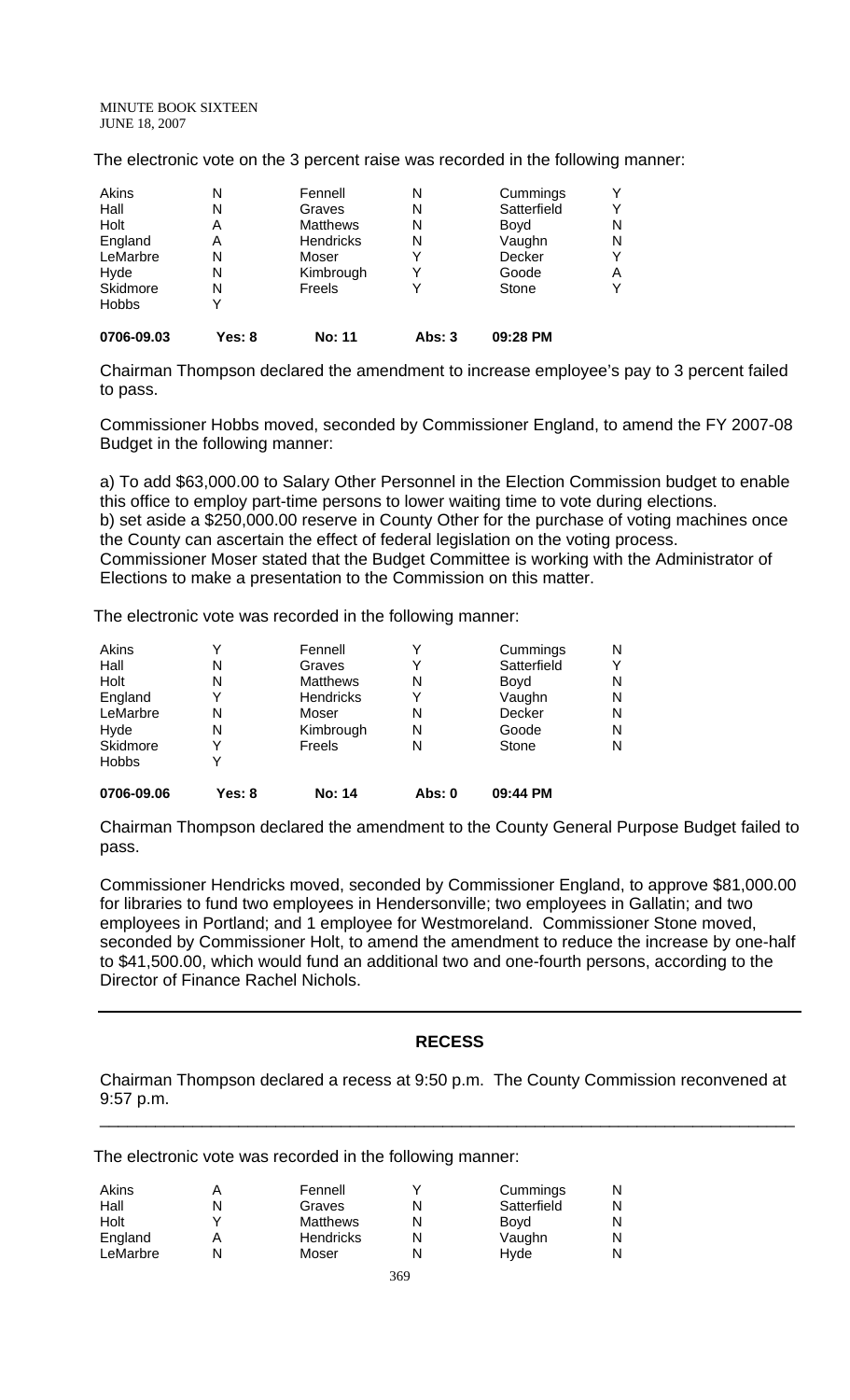| 0706-09.08 | Yes: 5 | No: 13 | Abs: $3$ | $10:00$ PM   |   |
|------------|--------|--------|----------|--------------|---|
| Freels     |        | Stone  |          | <b>Hobbs</b> | N |
| Kimbrough  |        | Goode  |          | Skidmore     | N |

Chairman Thompson declared the motion to amend the amendment failed to pass.

The electronic vote on Commissioner Hendricks' motion was recorded in the following manner:

| 0706-09.07 |   |                  |   |              |   |
|------------|---|------------------|---|--------------|---|
| Freels     |   | Stone            | N | <b>Hobbs</b> | v |
| Kimbrough  | N | Goode            | А | Skidmore     | Y |
| LeMarbre   |   | Moser            | N | Hyde         | Y |
| England    |   | <b>Hendricks</b> |   | Vaughn       | Y |
| Holt       | Α | <b>Matthews</b>  | Α | Boyd         | Y |
| Hall       | Α | Graves           | N | Satterfield  | Υ |
| Akins      |   | Fennell          | Α | Cummings     | N |

Chairman Thompson declared the motion to amend the amendment failed to pass.

The electronic vote on the main motion was recorded in the following manner:

| Holt<br><b>Matthews</b><br>England<br>Hendricks<br>LeMarbre<br>Moser<br>Kimbrough<br>Goode<br>Freels<br>Stone<br>N<br>N | 10:02 PM          |  |
|-------------------------------------------------------------------------------------------------------------------------|-------------------|--|
|                                                                                                                         | v<br><b>Hobbs</b> |  |
|                                                                                                                         | v<br>Skidmore     |  |
|                                                                                                                         | Y<br>Hyde         |  |
|                                                                                                                         | v<br>Vaughn       |  |
|                                                                                                                         | Y<br>Boyd         |  |
| Hall<br>Graves                                                                                                          | Satterfield<br>N  |  |
| Akins<br>Fennell                                                                                                        | N<br>Cummings     |  |

Chairman Thompson declared the FY 2007-08 County General Fund Budget approved on the first and final reading.

\_\_\_\_\_\_\_\_\_\_\_\_\_\_\_\_\_\_\_\_\_\_\_\_\_\_\_\_\_\_\_\_\_\_\_\_\_\_\_\_\_\_\_\_\_\_\_\_\_\_\_\_\_\_\_\_\_\_\_\_\_\_\_\_\_\_\_\_\_\_\_\_\_\_\_\_\_\_\_\_\_\_\_\_\_\_\_\_\_\_

Commissioner Moser introduced the following resolution and moved for approval. Commissioner Hobbs seconded the motion.

#### **0706-10 A RESOLUTION APPROVING A CONTINUATION BUDGET FOR THE BOARD OF EDUCATION EFFECTIVE JULY 1, 2006, UNTIL FINAL APPROVAL OF THE FISCAL YEAR 2007-2008**

**BE IT RESOLVED** by the Sumner County Board of County Commissioners meeting in regular session on this the  $18<sup>th</sup>$  day of June, 2007, that this body does hereby approve a continuation budget for the Board of Education, identical to the Fiscal Year 2006-2007 Budget less capital expenditures, to be effective July 1, 2007, and continuing until such time as this body shall approve the Fiscal Year 2007-2008 Budget.

\_\_\_\_\_\_\_\_\_\_\_\_\_\_\_\_\_\_\_\_\_\_\_\_\_\_\_\_\_\_\_\_\_\_\_\_\_\_\_\_\_\_\_\_\_\_\_\_\_\_\_\_\_\_\_\_\_\_\_\_\_\_\_\_

The electronic vote was recorded in the following manner:

| Akins     |                | Fennell         |          | Cummings     | Y |
|-----------|----------------|-----------------|----------|--------------|---|
| Hall      |                | Graves          |          | Satterfield  | Y |
| Holt      |                | <b>Matthews</b> |          | Boyd         | Y |
| England   |                | Hendricks       |          | Vaughn       | Y |
| LeMarbre  |                | Moser           |          | Hyde         | Y |
| Kimbrough |                | Goode           |          | Skidmore     | v |
| Freels    |                | Stone           |          | <b>Hobbs</b> | v |
| 0706-10   | <b>Yes: 21</b> | <b>No: 0</b>    | Abs: $0$ | 10:03 PM     |   |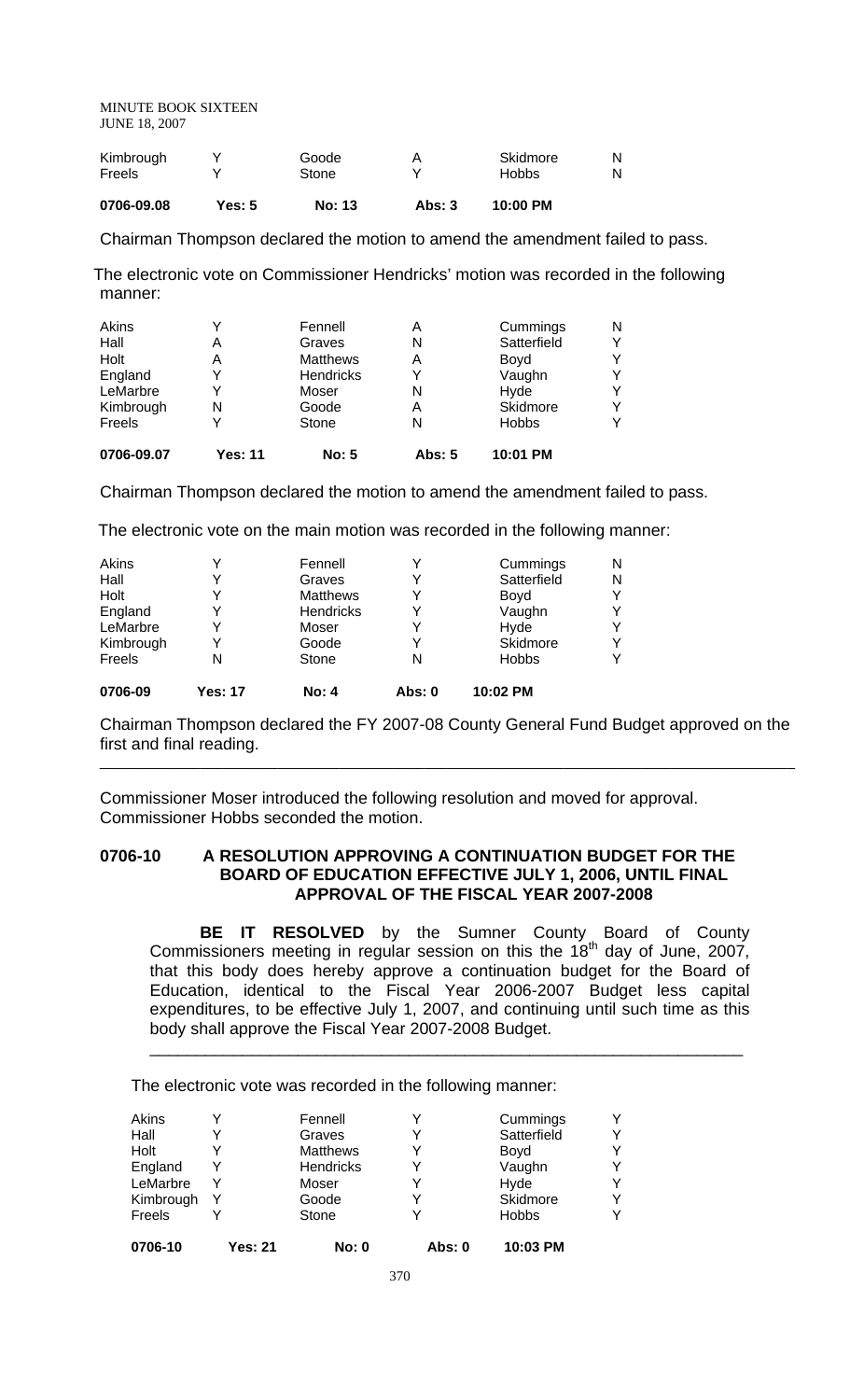Chairman Thompson declared Resolution 0706-10 approved on the first and final reading. \_\_\_\_\_\_\_\_\_\_\_\_\_\_\_\_\_\_\_\_\_\_\_\_\_\_\_\_\_\_\_\_\_\_\_\_\_\_\_\_\_\_\_\_\_\_\_\_\_\_\_\_\_\_\_\_\_\_\_\_\_\_\_\_\_\_\_\_\_\_\_

## **CONSENT AGENDA**

Commissioner Moser introduced the following resolution and moved for approval. Commissioner Holt seconded the motion.

## **0706-11 A RESOLUTION APPROVING THE FISCAL YEAR 2006-2007 SUMNER COUNTY BOARD OF EDUCATION GENERAL PURPOSE SCHOOL FUND AND FEDERAL PROJECTS FUND BUDGET AMENDMENTS AND APPROPRIATING AND/OR TRANSFERRING SUCH FUNDS AS REQUIRED**

 **BE IT RESOLVED** by the Sumner County Board of County Commissioners meeting in regular session on this the  $18<sup>th</sup>$  day of June, 2007, that this body hereby approves the 2006-2007 Sumner County Board of Education General Purpose School Fund and Federal Projects Fund budget amendments and appropriates and/or transfers such funds among the various accounts as shown on the attached schedules which are hereby incorporated as a part of this resolution.

\_\_\_\_\_\_\_\_\_\_\_\_\_\_\_\_\_\_\_\_\_\_\_\_\_\_\_\_\_\_\_\_\_\_\_\_\_\_\_\_\_\_\_\_\_\_\_\_\_\_\_\_\_\_\_\_\_\_\_\_\_\_\_\_\_

## **0706-12 A RESOLUTION APPROPRIATING \$94,690.60 AS PASS-THRU FUNDS FROM THE JAIL CLAIM SETTLEMENT ACCOUNT TO THE MAINTENANCE & REPAIRS – COUNTY BUILDINGS ACCOUNT**

**BE IT RESOLVED** by the Sumner County Board of County Commissioners meeting in regular session on this the  $18<sup>th</sup>$  day of June, 2007, that this body hereby appropriates \$94,690.60 as pass-thru funds from the Jail Claim Settlement Account (101-34160) to the Maintenance & Repairs – County Buildings Account (101-51800-335) as shown on the attachment herewith.

\_\_\_\_\_\_\_\_\_\_\_\_\_\_\_\_\_\_\_\_\_\_\_\_\_\_\_\_\_\_\_\_\_\_\_\_\_\_\_\_\_\_\_\_\_\_\_\_\_\_\_\_\_\_\_\_\_\_\_\_\_\_\_\_

#### **0706-13 A RESOLUTION APPROPRIATING \$451,655.56 AS PASS-THRU FUNDS FROM THE OTHER FEDERAL REVENUE ACCOUNT TO THE EMERGENCY MANAGEMENT GRANT COSTS ACCOUNT**

**BE IT RESOLVED** by the Sumner County Board of County Commissioners meeting in regular session on this the  $18<sup>th</sup>$  day of June, 2007, that this body hereby appropriates \$451,655.56 as pass-thru funds from the Other Federal Revenue Account (101-47990) to the Emergency Management Grant Costs Account (101-54490-599) for grants received as shown on the attachment herewith.

\_\_\_\_\_\_\_\_\_\_\_\_\_\_\_\_\_\_\_\_\_\_\_\_\_\_\_\_\_\_\_\_\_\_\_\_\_\_\_\_\_\_\_\_\_\_\_\_\_\_\_\_\_\_\_\_\_\_\_\_\_\_\_\_

#### **0706-14 A RESOLUTION APPROPRIATING \$58,667.52 AS PASS-THRU FUNDS FROM THE OTHER REVENUES-FUND TRANSFERS ACCOUNT TO THE SALARY DEPUTIES ACCOUNT**

 **BE IT RESOLVED** by the Sumner County Board of County Commissioners meeting in regular session on this the  $18<sup>th</sup>$  day of June, 2007, that this body hereby appropriates \$58,667.52 as pass-thru funds from the Other Revenues-Fund Transfers Account (101-49800) to the Salary Deputies Account (101-54110-106) to for reimbursement as shown on the attachment herewith.

\_\_\_\_\_\_\_\_\_\_\_\_\_\_\_\_\_\_\_\_\_\_\_\_\_\_\_\_\_\_\_\_\_\_\_\_\_\_\_\_\_\_\_\_\_\_\_\_\_\_\_\_\_\_\_\_\_\_\_\_\_\_\_\_

# **0706-15 A RESOLUTION APPROPRIATING \$9,000.00 AS PASS-THRU FUNDS**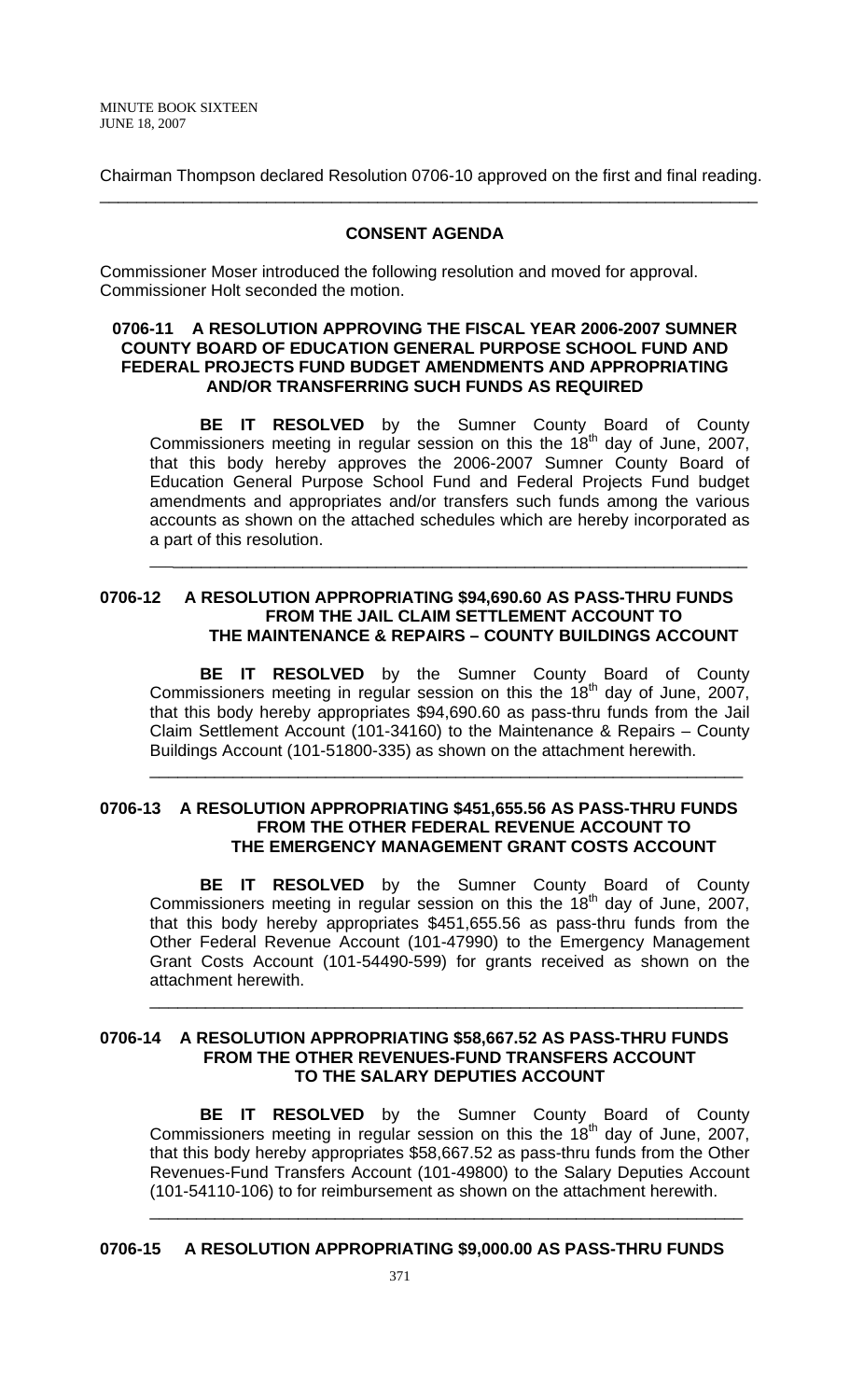#### **FROM THE JUVENILE SERVICES GRANTS ACCOUNT TO THE VARIOUS ACCOUNTS IN THE OFFICE OF YOUTH SERVICES**

 **BE IT RESOLVED** by the Sumner County Board of County Commissioners meeting in regular session on this the  $18<sup>th</sup>$  day of June, 2007, that this body hereby appropriates \$9,000.00 as pass-thru funds from the Juvenile Services Grants Account (101-46110) to various accounts as shown on the attachment herewith.

#### **0706-16 A RESOLUTION APPROVING BUDGET TRANSFERS WITHIN VARIOUS ACCOUNTS OF THE GALLATIN LIBRARY**

\_\_\_\_\_\_\_\_\_\_\_\_\_\_\_\_\_\_\_\_\_\_\_\_\_\_\_\_\_\_\_\_\_\_\_\_\_\_\_\_\_\_\_\_\_\_\_\_\_\_\_\_\_\_\_\_\_\_\_\_\_\_\_\_

**BE IT RESOLVED** by the Sumner County Board of County Commissioners meeting in regular session on this the  $18<sup>th</sup>$  day of June, 2007, that this body hereby approves budget transfers within various account of the Gallatin Library as shown on the attachment herewith.

#### **0706-17 A RESOLUTION APPROVING BUDGET TRANSFERS WITHIN VARIOUS ACCOUNTS OF THE WESTMORELAND LIBRARY**

\_\_\_\_\_\_\_\_\_\_\_\_\_\_\_\_\_\_\_\_\_\_\_\_\_\_\_\_\_\_\_\_\_\_\_\_\_\_\_\_\_\_\_\_\_\_\_\_\_\_\_\_\_\_\_\_\_\_\_\_\_\_\_\_

 **BE IT RESOLVED** by the Sumner County Board of County Commissioners meeting in regular session on this the  $18<sup>th</sup>$  day of June, 2007, that this body hereby approves budget transfers within various account of the Westmoreland Library as shown on the attachment herewith.

\_\_\_\_\_\_\_\_\_\_\_\_\_\_\_\_\_\_\_\_\_\_\_\_\_\_\_\_\_\_\_\_\_\_\_\_\_\_\_\_\_\_\_\_\_\_\_\_\_\_\_\_\_\_\_\_\_\_\_\_\_\_\_\_

## **0706-18 A RESOLUTION APPROVING BUDGET TRANSFERS WITHIN VARIOUS ACCOUNTS OF THE PORTLAND LIBRARY**

 **BE IT RESOLVED** by the Sumner County Board of County Commissioners meeting in regular session on this the 18<sup>th</sup> day of June, 2007, that this body hereby approves budget transfers within various account of the Portland Library as shown on the attachments herewith.

\_\_\_\_\_\_\_\_\_\_\_\_\_\_\_\_\_\_\_\_\_\_\_\_\_\_\_\_\_\_\_\_\_\_\_\_\_\_\_\_\_\_\_\_\_\_\_\_\_\_\_\_\_\_\_\_\_\_\_\_\_\_\_\_

#### **0706-19 A RESOLUTION AUTHORIZING SUBMISSION OF AN APPLICATION FOR LITTER AND TRASH COLLECTING GRANT FROM THE TENNESSEE DEPARTMENT OF TRANSPORTATION, AUTHORIZING THE ACCEPTANCE OF SAID GRANT AND ALLOWING THE COUNTY EXECUTIVE, THE HIGHWAY SUPERINTENDENT AND THE COUNTY LAW DIRECTOR TO EXECUTE THE NECESSARY DOCUMENTS FOR ACCEPTANCE**

**WHEREAS**, the Sumner County Highway Department intends to apply for a Litter and Trash Collecting Grant from the Tennessee Department of Transportation; and

**WHEREAS**, the contract for the grant will impose certain legal obligations upon the Sumner County Highway Department.

**NOW, THEREFORE, BE IT RESOLVED** by the Sumner County Board of County Commissioners meeting in regular session on this the 18th day of June, 2007, that the Highway Superintendent is authorized to apply on behalf of the Sumner County Highway Department for a Litter and Trash Collecting Grant from the Tennessee Department of Transportation; and